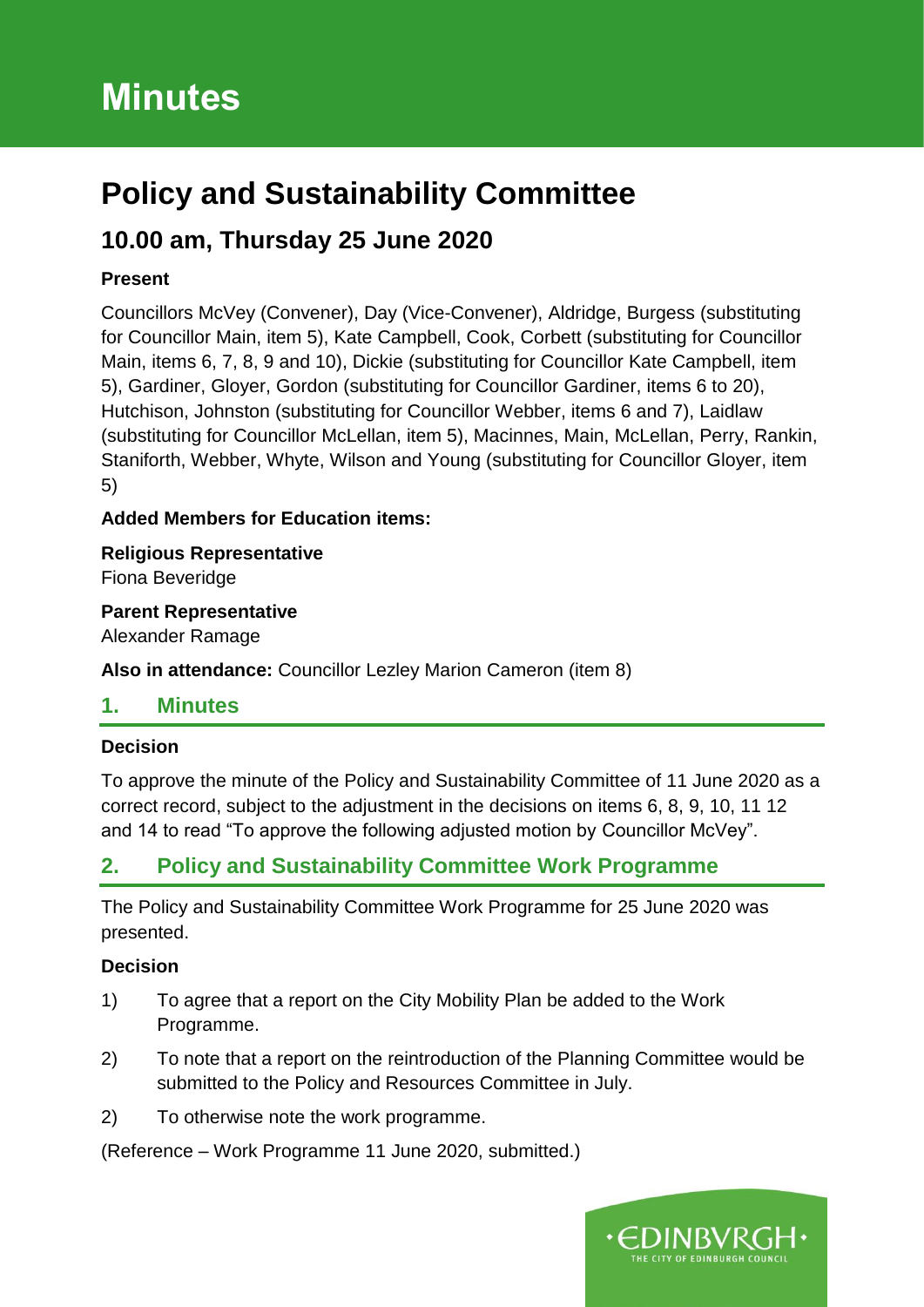# **3. Policy and Sustainability Committee Rolling Actions Log**

Details were provided of the outstanding actions arising from decisions taken by the Committee.

### **Decision**

1) To agree to close the following actions:

**Action12 (a) and (b) –** Edinburgh Poverty Commission Progress Update

**Action 22(3) -** Decisions Taken under Delegated Power and Operational Decision Making - Covid-19

**Action 23 -** Governance, Risk and Best Value Committee Arrangements and Remote Council Meetings

**Action 27 -** Motion by Councillor Whyte – Nike Conference - North Bridge Hilton

- 2) To agree that a final report be submitted on **Action 1 –** Business Case for the Management Transfer of Secondary School Sports Facilities to Edinburgh Leisure – Progress Report
- 3) To agree that the Rolling Actions Log be reviewed with particular reference to pre COVID-19 related items
- 4) To otherwise note the Rolling Actions Log.

(Reference – Rolling Actions Log, submitted.)

### **4. Adaptation and Renewal Programme Update**

An update was provided on progress of the adaption and renewal programme which also covered decisions taken in period 15 May 2020 to 15 June 2020 and Integrated Impact Assessments.

#### **Motion**

- 1) To note that the report by the Chief Executive brought together both the COVID-19 response and the Adaptation and Renewal Programme updates. This was the second update report from the A&R programme and included the weekly COVID-19 Response Dashboard (Appendix 1 to the report by the Chief Executive).
- 2) To note that the COVID-19 Response Dashboard now included a breakdown of the Edinburgh settings for COVID-19 deaths as requested by the Policy and Sustainability Committee on 28 May (Appendix 1 to the report).
- 3) To note the decisions taken to date under urgency provisions from 15 May 2020 to 15 June 2020 outlined at Appendix 2 to the report, this included the operational governance for the programme (Appendix 3 to the report).
- 4) To note the approach being taken for Integrated Impact Assessments (IIA) in relation to decisions taken to date for the response to COVID-19 (Appendix 4 to the report).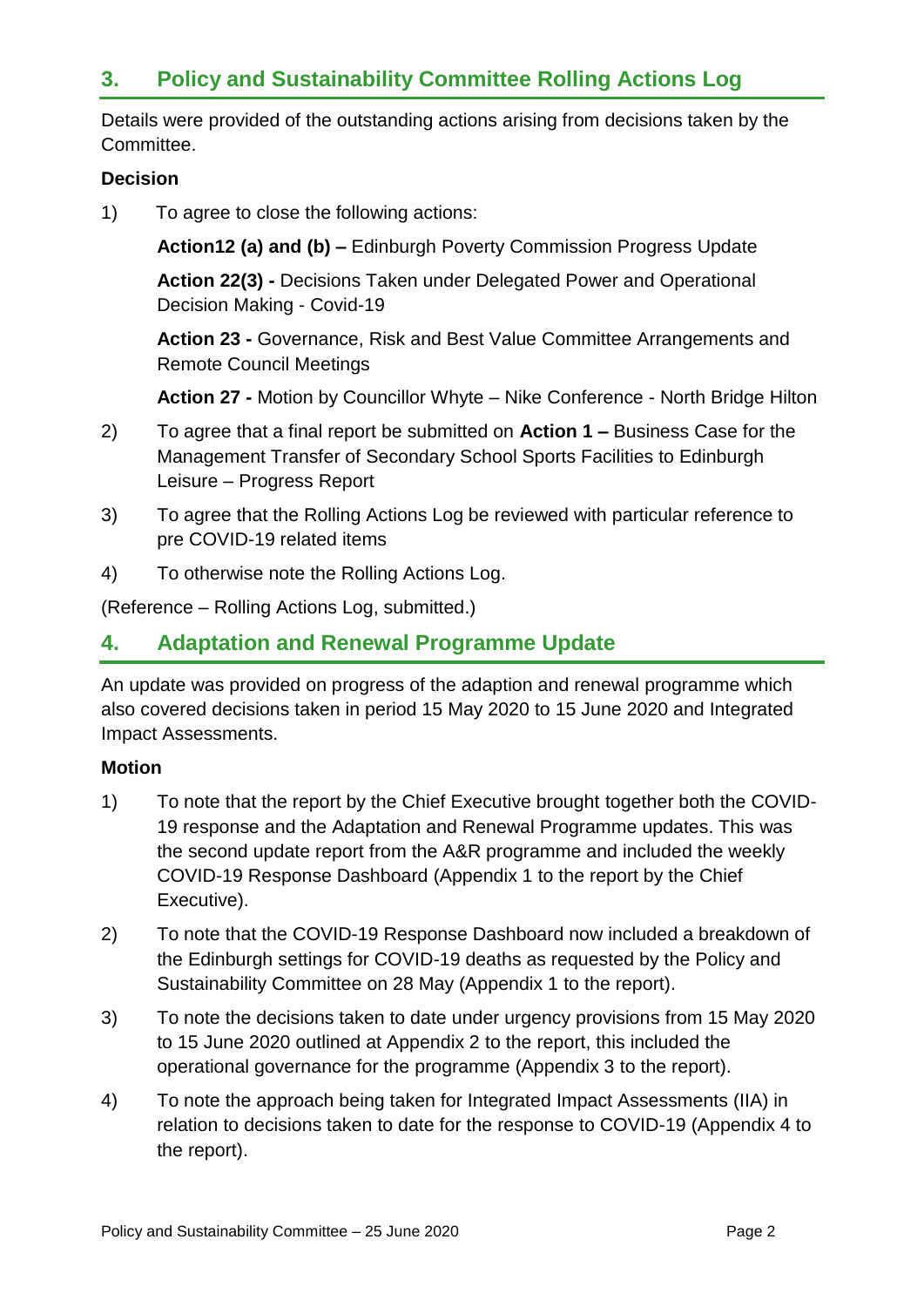- 5) To note the work being undertaken with the NHS and EIJB to establish shared strategic principles to inform the recovery plans.
- 6) To note that the report followed on from the first meeting of the Adaptation and Renewal All Party Oversight Group (APOG) which held its first meeting on 16 June 2020.
- 7) To note the Scottish Government's timeline for Phase 2 (Appendix 5 to the report)
- 8) To agree that the Convener would write to the Council's partners to ensure that information which was relevant to the Council was made available.

- moved by Councillor McVey, seconded by Councillor Day

### **Amendment**

To insert after 1.6 of the motion by Councillor McVey (and re-number the remaining paragraphs):

- 6) To request the Chief Officer of the Health and Social Care Partnership to provide a report to Committee, within two cycles, containing, but not limited to, the following:
	- a) An explanation for the disproportionately high number of Edinburgh Covid-19 deaths that have occurred in care homes;
	- b) Details of the number of care home Covid-19 deaths where the deceased had previously been in hospital;
	- c) An explanation for the disproportionately high number of Edinburgh Covid-19 deaths in relation to the number of non-Covid-19 deaths;
	- d) Understanding why the number of Edinburgh care homes showing a suspected case of Covid-19 deaths continues to increase;
	- e) The steps taken by the Partnership, or the Public Health Advisory Board, to address the issues brought out by a) and c) in relation to future outbreaks: and
	- f) The issues raised with the Edinburgh IJB and NHS Lothian about minimising the impact of future outbreaks across Edinburgh.

- moved by Councillor Webber, seconded by Councillor Whyte

In accordance with Standing Order 19(12), the amendment was adjusted and accepted as an addendum to the motion.

### **Decision**

To approve the following adjusted motion by Councillor McVey:

1) To note that the report by the Chief Executive brought together both the COVID-19 response and the Adaptation and Renewal Programme updates. This was the second update report from the A&R programme and included the weekly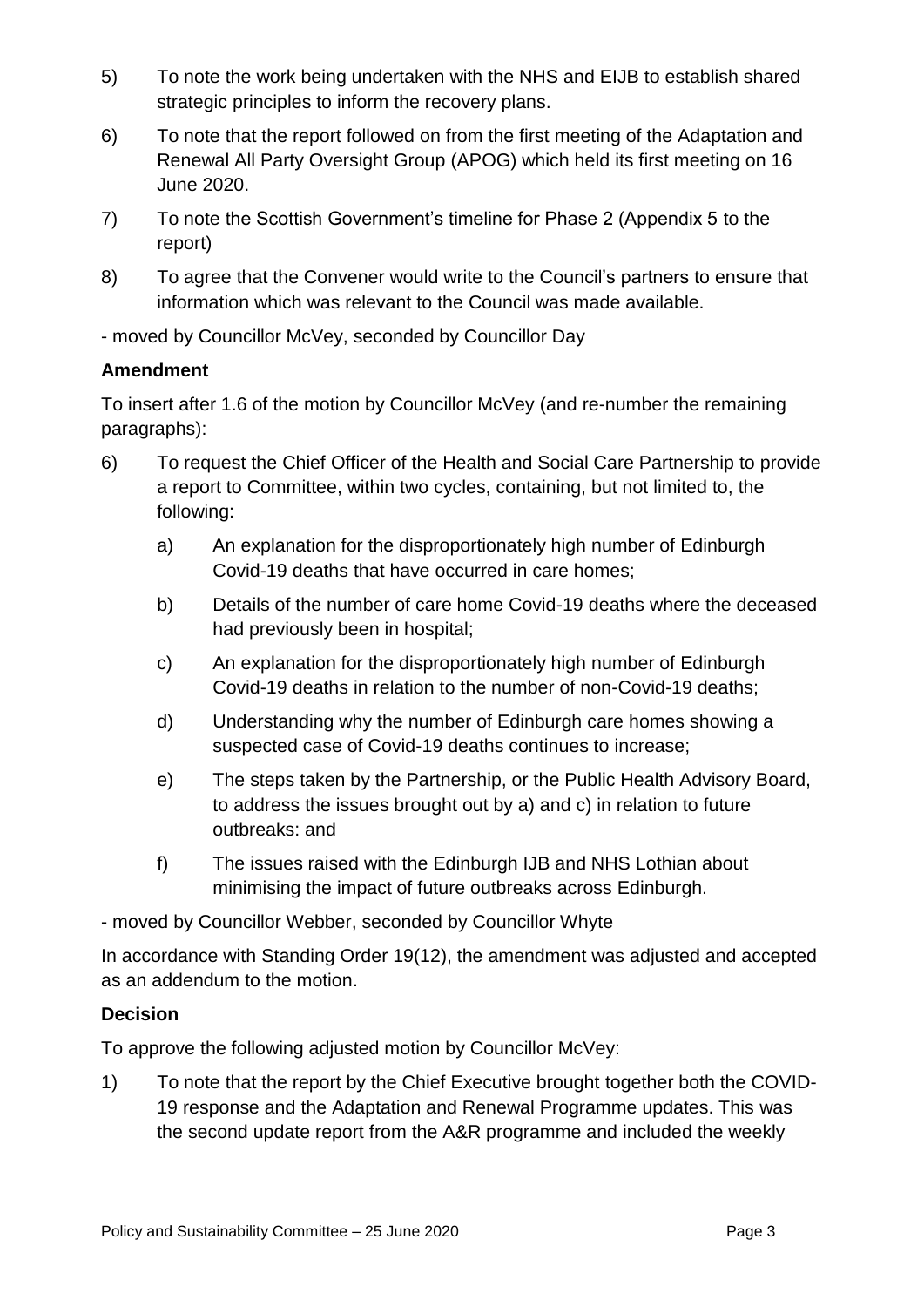COVID-19 Response Dashboard (Appendix 1 to the report by the Chief Executive).

- 2) To note that the COVID-19 Response Dashboard now included a breakdown of the Edinburgh settings for COVID-19 deaths as requested by the Policy and Sustainability Committee on 28 May (Appendix 1 to the report).
- 3) To note the decisions taken to date under urgency provisions from 15 May 2020 to 15 June 2020 outlined at Appendix 2 to the report, this included the operational governance for the programme (Appendix 3 to the report).
- 4) To note the approach being taken for Integrated Impact Assessments (IIA) in relation to decisions taken to date for the response to COVID-19 (Appendix 4 to the report).
- 5) To note the work being undertaken with the NHS and EIJB to establish shared strategic principles to inform the recovery plans.
- 6) To request that the Chief Officer of the Health and Social Care Partnership provide a report to Committee, at an appropriate time when information was available, containing, but not limited to, the following:
	- a) An explanation for the disproportionately high number of Edinburgh Covid-19 deaths that had occurred in care homes;
	- b) Details of the number of care home Covid-19 deaths where the deceased had previously been in hospital;
	- c) An explanation for the disproportionately high number of Edinburgh Covid-19 deaths in relation to the number of non-Covid-19 deaths;
	- d) Understanding why the number of Edinburgh care homes showing a suspected case of Covid-19 deaths continued to increase;
	- e) The steps taken by the Partnership, or the Public Health Advisory Board, to address the issues brought out by a) and c) in relation to future outbreaks: and
	- f) The issues raised with the Edinburgh IJB and NHS Lothian about minimising the impact of future outbreaks across Edinburgh.
- 7) To note that the report followed on from the first meeting of the Adaptation and Renewal All Party Oversight Group (APOG) which held its first meeting on 16 June 2020.
- 8) To note the Scottish Government's timeline for Phase 2 (Appendix 5 to the report).
- 9) To agree that the Convener would write to the Council's partners to ensure that information which was relevant to the Council was made available.

(References – Policy and Sustainability Committee, 28 May 2020 (item 4); report by the Chief Executive, submitted.)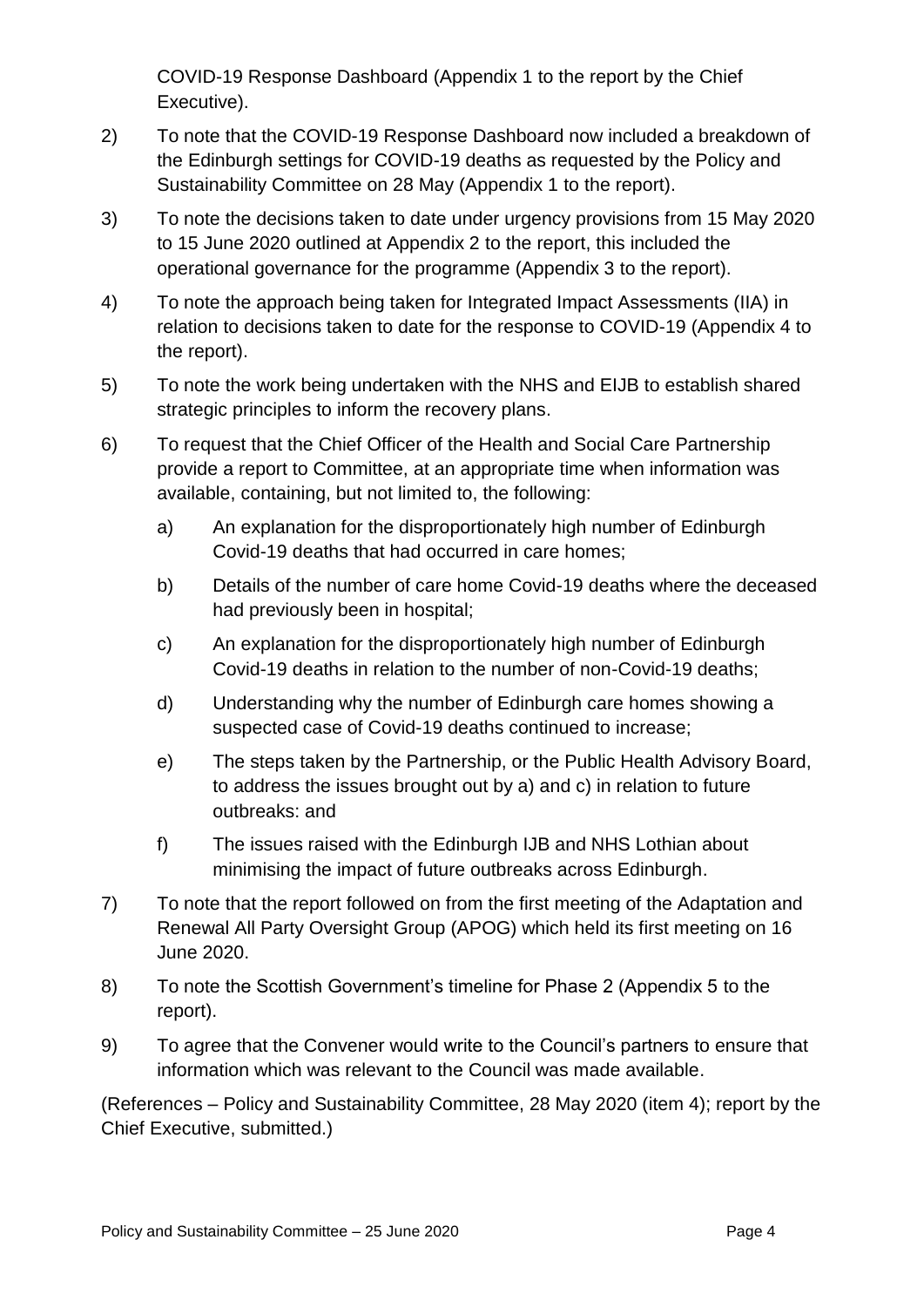# **5. Schools Re-opening**

#### **a) Deputation – Victoria Primary School Parent Council**

A written deputation was presented on behalf of Victoria Primary School Parent Council.

The deputation expressed concern about the offer of schooling for the 2020/21 academic session. The two main areas they brought to the Committee's attention were:

- Pupils particularly in  $P1 3$ , had found online learning extremely challenging to engage with.
- The vast majority of parents at Victoria worked and were not in the position of having one parent at home who was able to provide childcare.

They asked the Committee to consider other accommodation options in the area, including but not restricted to, local churches, eg. Newhaven Church, and local leisure centres, e.g. David Lloyd in Newhaven and in terms of childcare, they urged the Committee to consider the impact of these restrictions on the children, and adopt a measured approach

The deputation requested that the Committee assume a solution-focused approach that had been so appreciated throughout this pandemic.

#### **b) Trinity Primary School Parent Council**

A written deputation was presented on behalf of Trinity Primary School Parent **Council** 

The deputation felt that the proposals for a return to school for Edinburgh as they currently stood did not fulfil the basic criteria of Getting It Right for Every Child. They indicated that it was everyone's best interests for as many children to return to school as was safe within the current guidelines and that every school in Edinburgh should be allowed to accommodate as many children as it could under the current safety guidelines.

The deputation felt that we feel that it was right and fair to expect to start the school year with all children attending for at least half of the school week (and more where possible).

The deputation urged the Committee to work together with Parent Councils to ensure that the home element of blended learning was delivered through a centralised online educational resource which in turn would ensure consistency across the country and allow school staff to concentrate on the children physically in their schools.

### **c) Trinity Academy Parent Council**

A written deputation was presented on behalf of Trinity Academy Parent Council.

The deputation raised the following concerns in regard to the proposals for the re-opening of schools: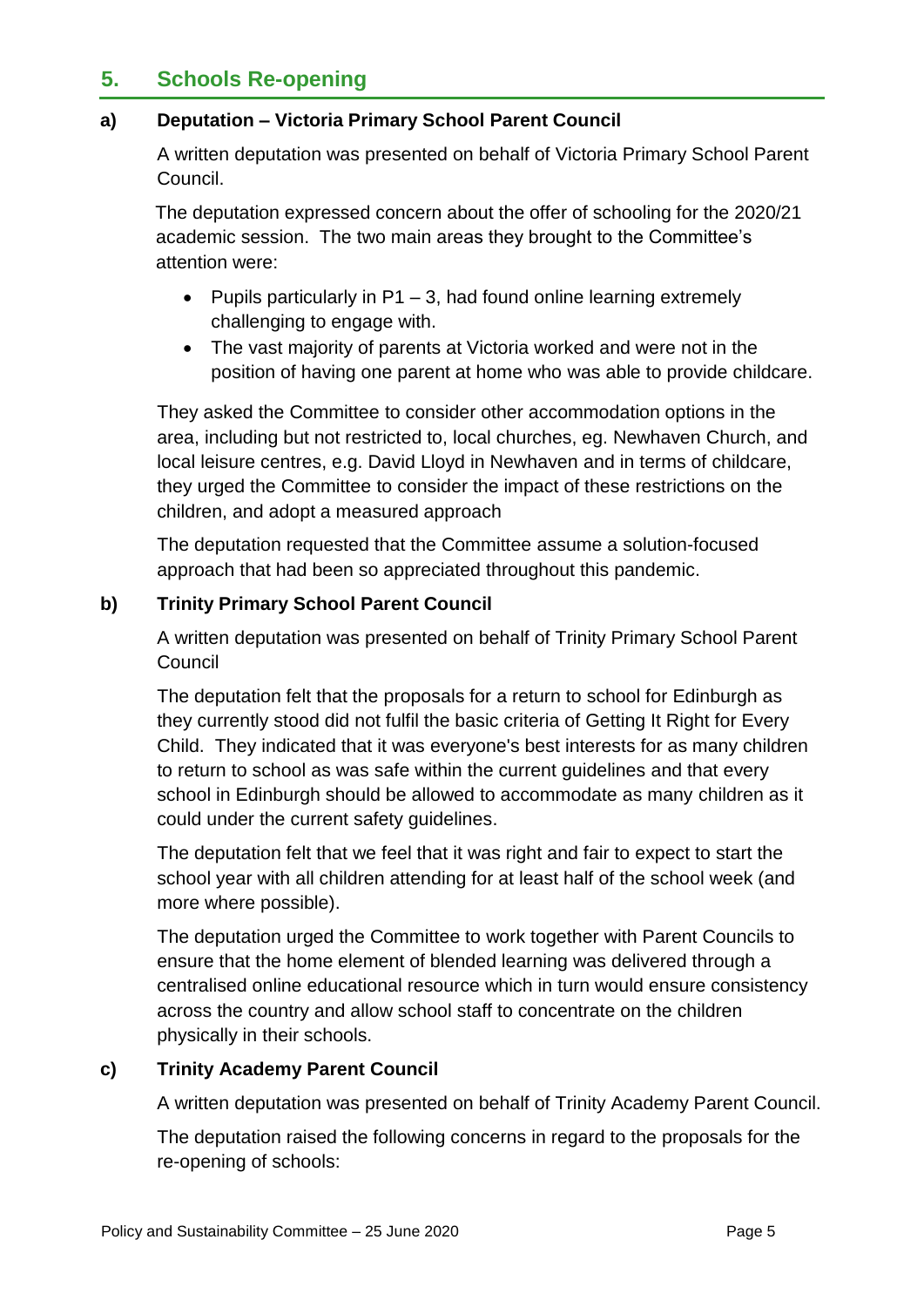- the low percentage of time which pupils might spend in school on return (33%);
- home-based learning being set to change from that experienced so far, as teachers would mostly be teaching small classes face-to-face and therefore would have significantly less time to develop and support homelearning;
- the long-term effect on learning of reduced time in the classroom, particularly for those in exam years;
- the potential for a continued lower level of engagement in education for all ages, with some pupils being seriously disadvantaged by the lack of time in school and a lack of IT resources, suitable study environments and support at home;
- the lack of parity with other state schools in Scotland and around 20% of secondary pupils in the Edinburgh independent schools.

### **d) Report by the Executive Director for Communities and Families**

Details were provided on the Local Authority Delivery Phasing Plan which had been developed as required by the Scottish Government of all local authorities in response to the COVID-19 pandemic together with the route-map that set out the phased lifting of restrictions.

The Plan set out the steps the Council proposed to take to reopen schools from 10 August 2020. The plan would change as the Council responded to new developments and changes in national guidance. It was the ambition of the Council to maximise the time pupils were learning in an in-school environment, consistent with the safety of pupils and staff and the quality of learning and teaching.

### **Motion**

- 1) To note the Delivery Phasing Plan that set out arrangements to reopen schools safely for pupils on 12 August 2020.
- 2) To note that the plan included costings to increase in-school learning to a minimum of 50% at the soonest opportunity.
- 3) To note in light of the Deputy First Minister's statement on 23rd June, this was now a contingency plan, and we would continue to work tirelessly to prepare for the full return of pupils in August 2020.
- 4) To note that the plan was flexible and would be subject to change as the Covid emergency changed and the Council responded to decisions at national level and guidance issued by the Scottish Government.
- 5) To note that the Council was currently conducting a survey of parents on the implications of part-time in-school learning for childcare and a report on this would be brought to the committee in two cycles.
- moved by Councillor McVey, seconded by Councillor Day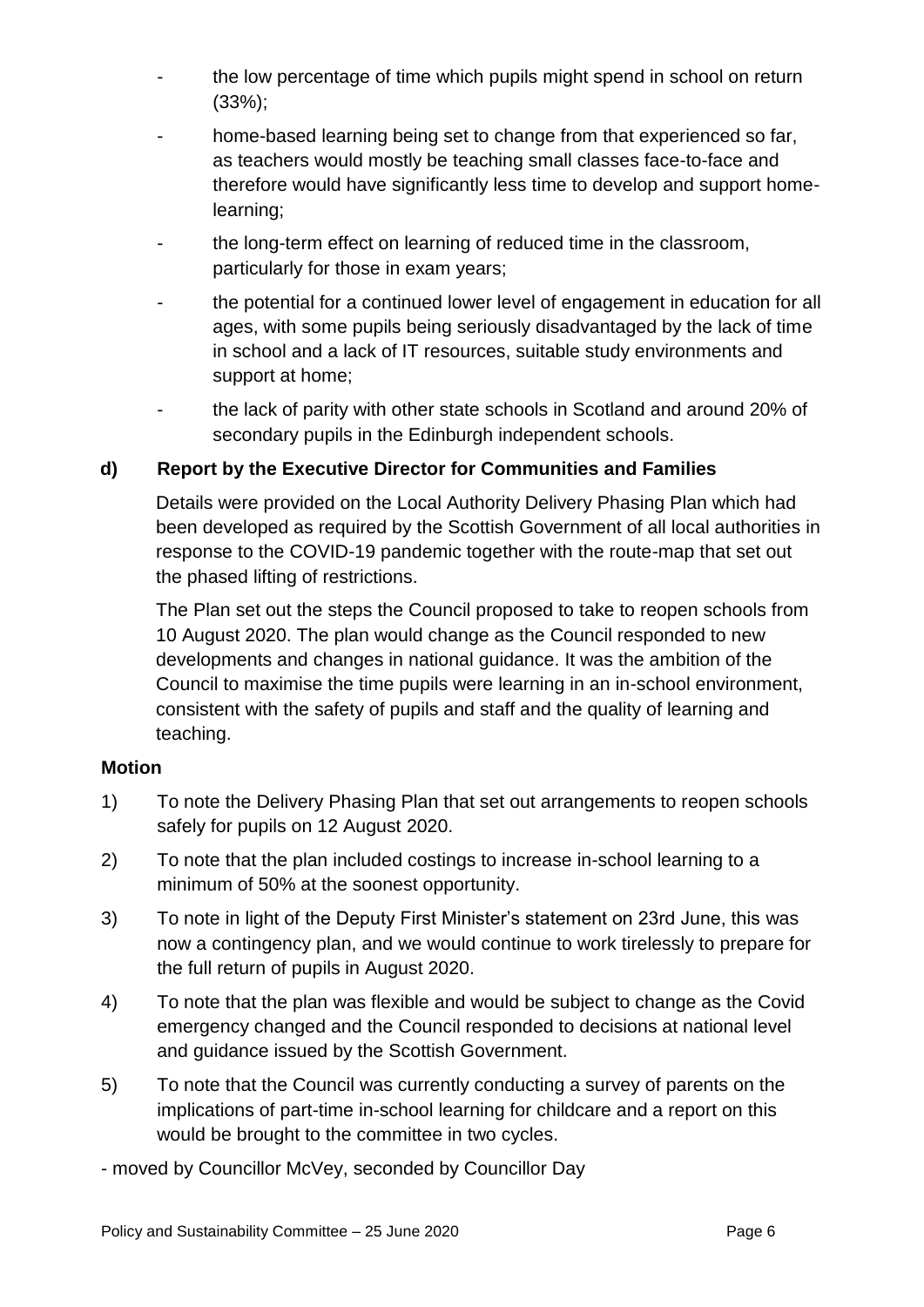### **Amendment 1**

- 1) To agree Paragraphs 1, 3, 4 and 5 of the motion by Councillor McVey.
- 2) To replace Paragraph 2 of the motion with:

To note that if Council is required to implement the contingency of Blended Learning in August, following Scottish Government guidance, that a minimum of 50% of in-school learning will be provided. The additional costs of this provision shall be made clear to the Scottish Government, including the impact on other Council budgets should the Council not be supported by an extra uplift in grant funding.

- 3) To add to the motion:
	- (6) To recognise that the statement of the Deputy First Minister on 23 June means that implementation of Phase 4 rather than Phase 3 is now the objective for the return to school in August and asks for officers to report within one cycle how this can be implemented in detail with specific issues addressed to include:
		- Detail on what additional hygiene measures would need to be implemented to move immediately to Phase 4 rather than Phase 3 and estimated costs
		- Detail on responsive closure plans should a school or centre be connected to a virus outbreak
		- Detail on what online provision can be made available to children who live with a parent falling into the shielding category
		- Proportion of City of Edinburgh teaching and support staff falling into the shielding category or living in shielding households
		- Costs of addressing the expected short-fall in staffing through supply teaching and estimation of whether additional recruitment is required and what measures could be undertaken to fulfil this e.g. secondments and support from other qualified individuals, including teachers who have left the profession, those with other UK or international qualifications and those close to completing their teaching qualifications, to assist in supporting learning
	- (7) To agree that updates on progress towards the return to school in August will be made to every Policy and Sustainability Committee meeting between now and August in writing. That these updates can be shared with Parents and Parent Councils.

- moved by Councillor Laidlaw, seconded by Councillor Webber

### **Amendment 2**

To add to the motion by Councillor McVey;

1) To welcome and appreciate the hard work and planning done by council officers and school staff for the return to school in August;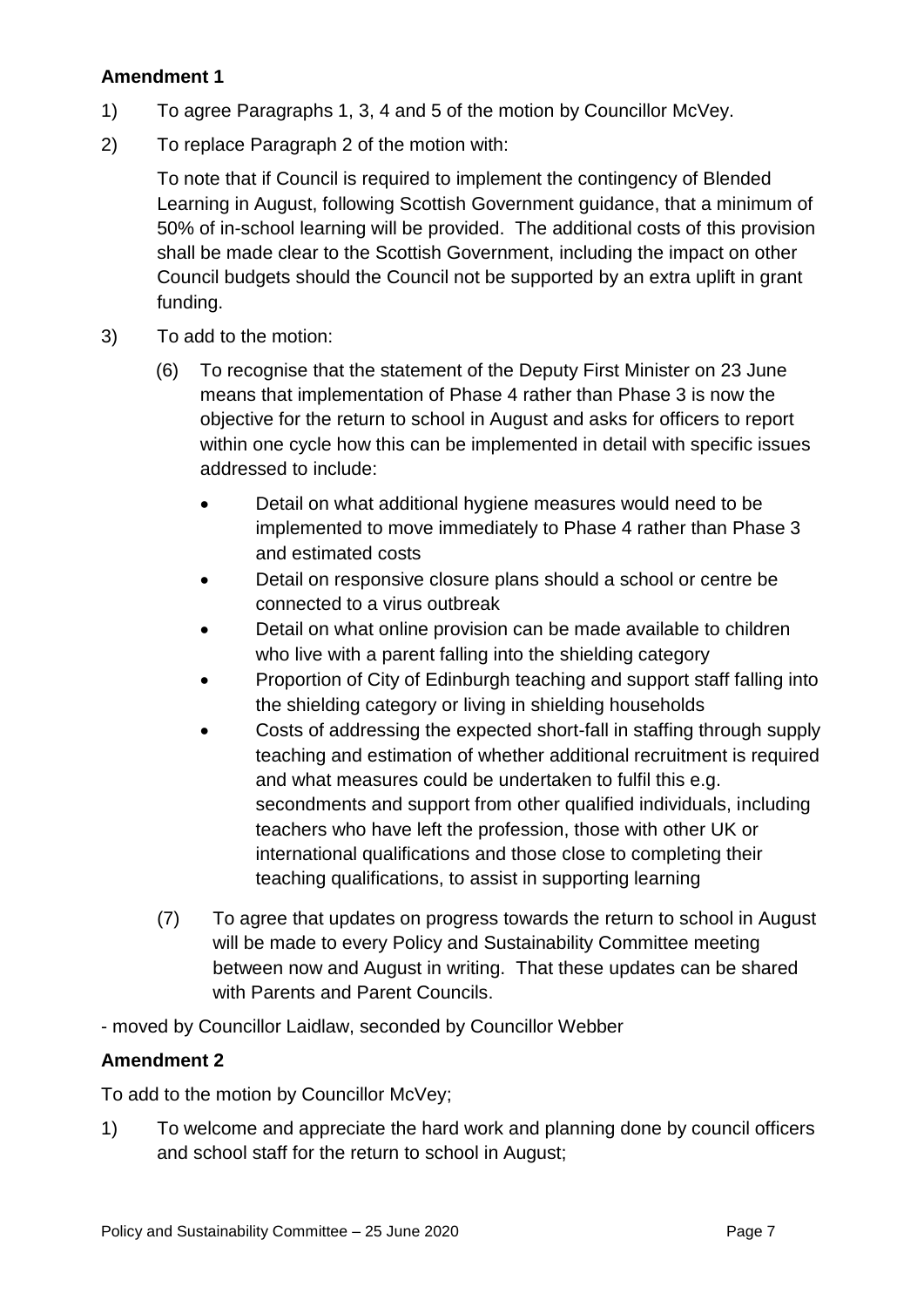- 2) To note the statement by the Scottish Government Education Secretary on 23 June that the national aim was now for schools to return full-time in August without social distancing should there be continued progress in supressing the covid19 pandemic;
- 3) To note that the Council's Local Delivery Phasing Plan version 1.0 would now be amended to reflect the Education Secretary's statement and that blendedlearning would become a contingency plan;
- 4) However, to recognise that the Education Secretary stressed that full-time return was contingent on continued progress in supressing transmission of covid19, and that this was not quaranteed:
- 5) To further notes that HMIE would continue to scrutinise the Council's blendedlearning model contingency plan for school return when submitted to the Scottish Government;
- 6) To recognise that covid19 contagion within schools after a full-time return may require staff to self-isolate or even for schools to be re-closed;
- 7) To therefore agree that the Council would continue to develop its contingency planning for a consistent and equitable blended-learning model should it become necessary and that every possible measure would continue be explored for maximising teaching time spent in schools - including recruitment of more teaching staff including using teaching assistants, requisition of additional teaching space, outdoor learning and online lessons by teachers to support home learning – such that the contingency plan is ready for implementation should it be necessary;
- 8) To further agree that the Council's contingency plans requiring additional expenditure by the Council are costed and communicated to the Scottish Government as a matter of urgency;
- 9) To further note the concern about transmission of covid19 within schools and therefore:
	- a) agrees that the Council will support schools in taking all necessary measures to support the health and well-being of children, young people and school staff;
	- b) agrees to consult teachers and school staff unions about the return to school;
	- c) agrees to make representation to the Scottish Government to request that testing is made available in schools particularly for teachers and other school staff;
	- d) Agrees that parents and school staff will be kept updated on plans during the summer holiday period;
- 10) To agree that parents and school staff would be kept updated on plans during the summer holiday period;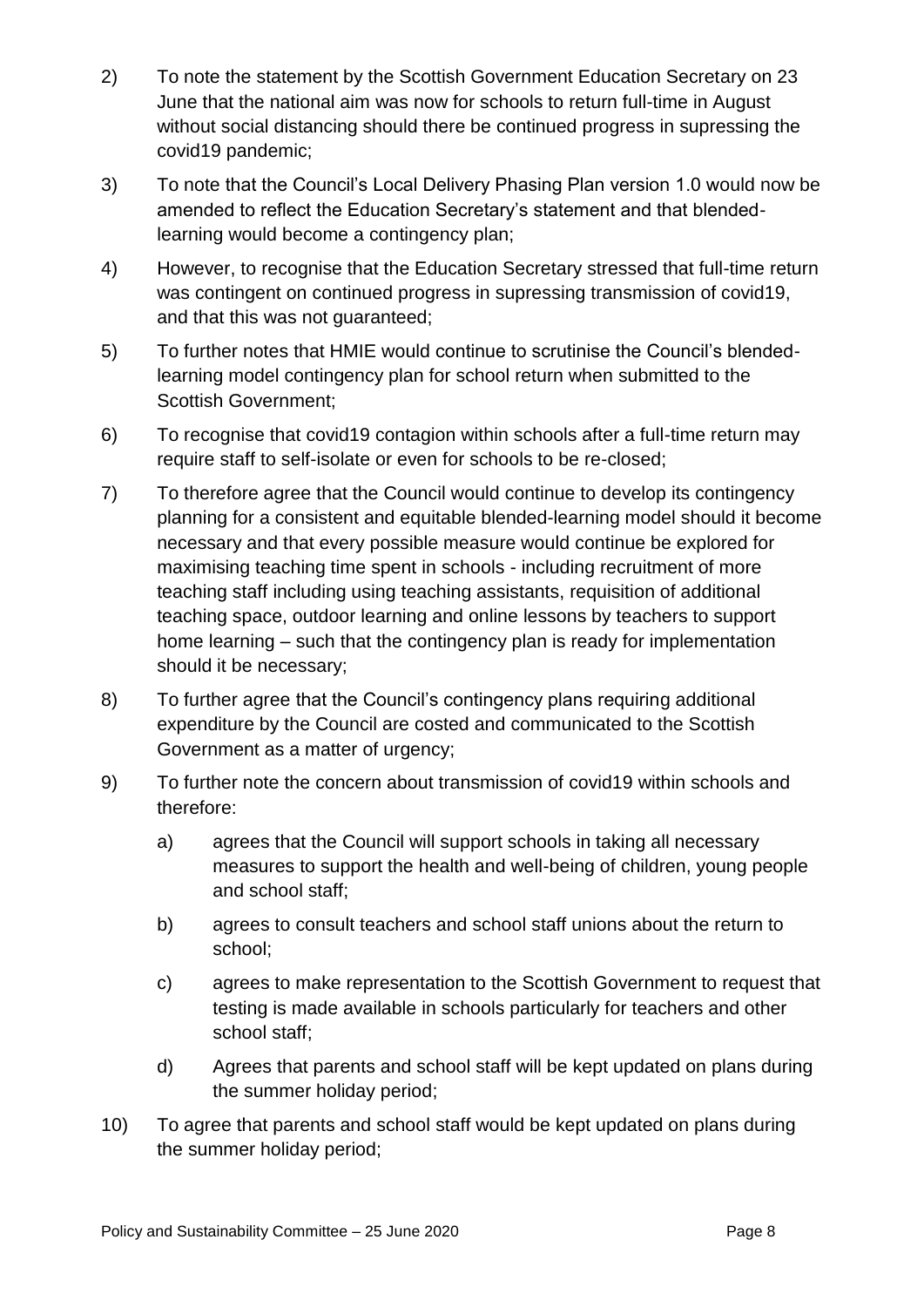- 11) To agree that an update on the return to school and the revised Local Delivery Phasing Plan would be provided to the next meeting of this committee
- moved by Councillor Burgess, seconded by Councillor Staniforth

### **Amendment 3**

To recognise the extraordinary circumstances in which teachers, pupils and parents had been operating a unique home school structure over the last three months. This had required teachers to work under extremely challenging conditions to create relevant, attainable and accessible learning, which could be delivered by parents who themselves may also be supporting other children or family members, and while sustaining a 'work from home' for their own employment.

To commend the staff across our school estate and the dedication shown by parents to sustain their children's learning. To also recognise the huge challenges being faced by council officers, especially given current social distancing requirements, and the limited excess capacity in many schools, and commend their efforts to find a workable solution.

However, in recognising the significant criticism from parents and from members of the Scottish Parliament, on the council's proposals for 33% in-school attendance, relative to other proposals in other Scottish local authorities this committee agrees to maximise classroom attendance in any contingency plan, such that 50% is a minimum level across the school estate.

To therefore agree to the motion by Councillor McVey with the following additional elements to be explicit in the contingency plan:

- 1) To extend beyond only the school estate and develop proposals to open up appropriate community centres, church halls and other safe spaces to provide extra classroom capacity.
- 2) To instruct the Council Leader to write to the Scottish Government to confirm if new funding will be provided should restrictions remain, which would allow additional qualified teachers to be recruited to provide further capacity across the city and also to fund extra classroom capacity.
- 3) To support and facilitate, when national health and scientific advice allows, families of children from the same class to share childcare and allow more parents to work.
- 4) To explore school partnerships/hubs in locality areas in order to share capacity and stop any geographical 'lottery' on the teaching of our children due to individual school excess capacity.
- 5) To call on the Scottish Government to amend national movement restrictions and associated guidance, when it is considered safe to do so, in order to allow close family members to help with childcare and home learning

- moved by Councillor Young, seconded by Councillor Aldridge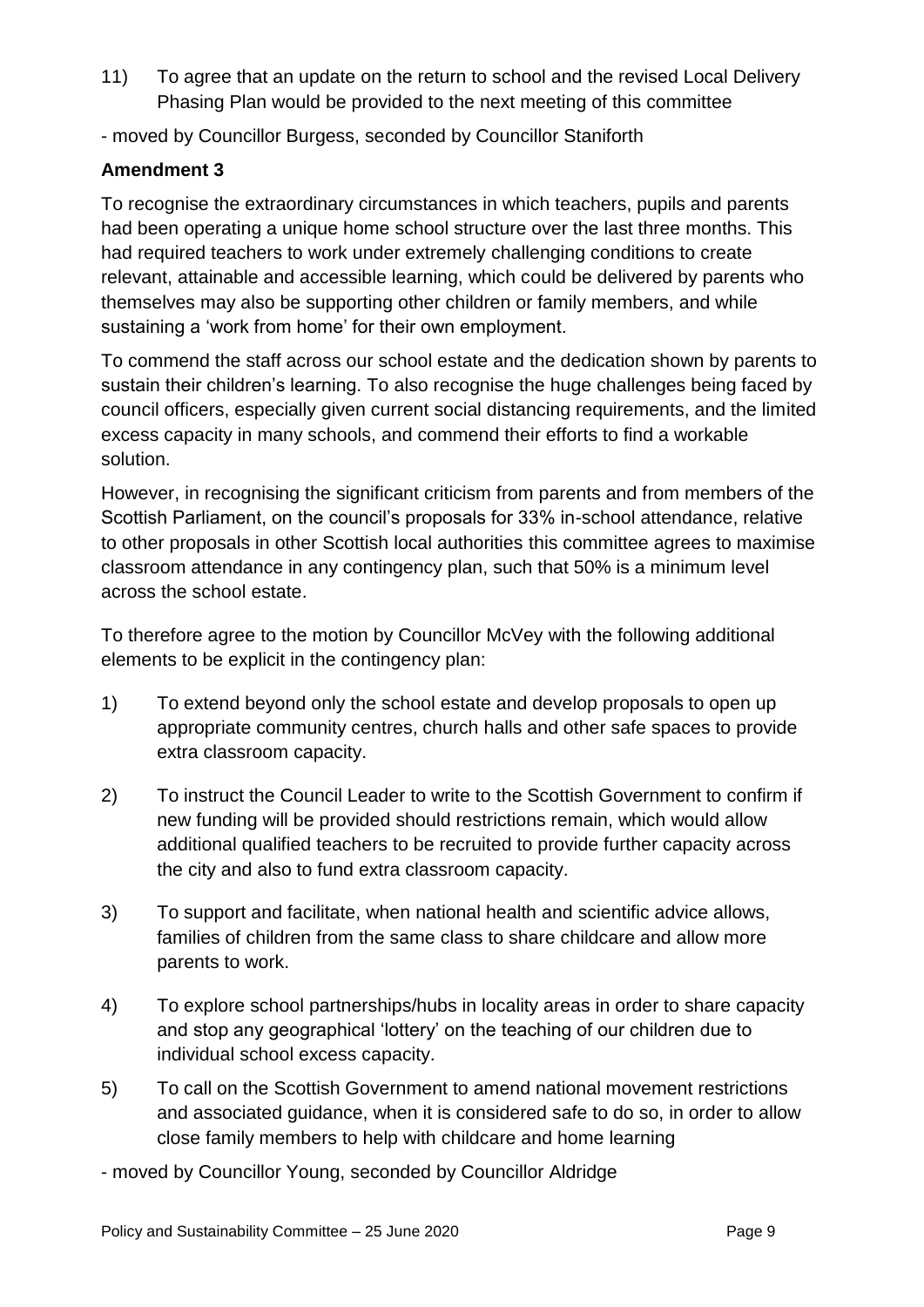In accordance with Standing Order 19(12), Paragraph 2 and 3(6) (as adjusted) of Amendment 1, the whole of Amendment 2, and Amendment 3 (as adjusted) were accepted as addendums to the motion

### **Decision**

To approve the following adjusted motion by Councillor McVey:

- 1) To note the Delivery Phasing Plan that set out arrangements to reopen schools safely for pupils on 12 August 2020.
- 2) To note that if Council was required to implement the contingency of Blended Learning in August, following Scottish Government guidance, that a minimum of 50% of in-school learning would be provided. The additional costs of this provision should be made clear to the Scottish Government, including the impact on other Council budgets should the Council not be supported by an extra uplift in grant funding.
- 3) To note in light of the Deputy First Minister's statement on 23rd June, this was now a contingency plan, and we would continue to work tirelessly to prepare for the full return of pupils in August 2020.
- 4) To note that the plan was flexible and would be subject to change as the Covid emergency changed and the Council responded to decisions at national level and guidance issued by the Scottish Government.
- 5) To note that the Council was currently conducting a survey of parents on the implications of part-time in-school learning for childcare and a report on this would be brought to the committee in two cycles.
- 6) To recognise that the statement of the Deputy First Minister on 23 June meant that implementation of Phase 4 rather than Phase 3 was now the objective for the return to school in August and ask for officers to continue to update parents and report to Committee prior to schools returning in August on how this could be implemented in detail with specific issues addressed to include:
	- Detail on what additional hygiene measures would need to be implemented to move immediately to Phase 4 rather than Phase 3 and estimated costs;
	- Detail on responsive closure plans should a school or centre be connected to a virus outbreak;
	- Detail on what online provision can be made available to children who live with a parent falling into the shielding category;
	- Proportion of City of Edinburgh teaching and support staff falling into the shielding category or living in shielding households;
	- Costs of addressing the expected short-fall in staffing through supply teaching and estimation of whether additional recruitment is required and what measures could be undertaken to fulfil this e.g. secondments and support from other qualified individuals, including teachers who have left the profession, those with other UK or international qualifications and those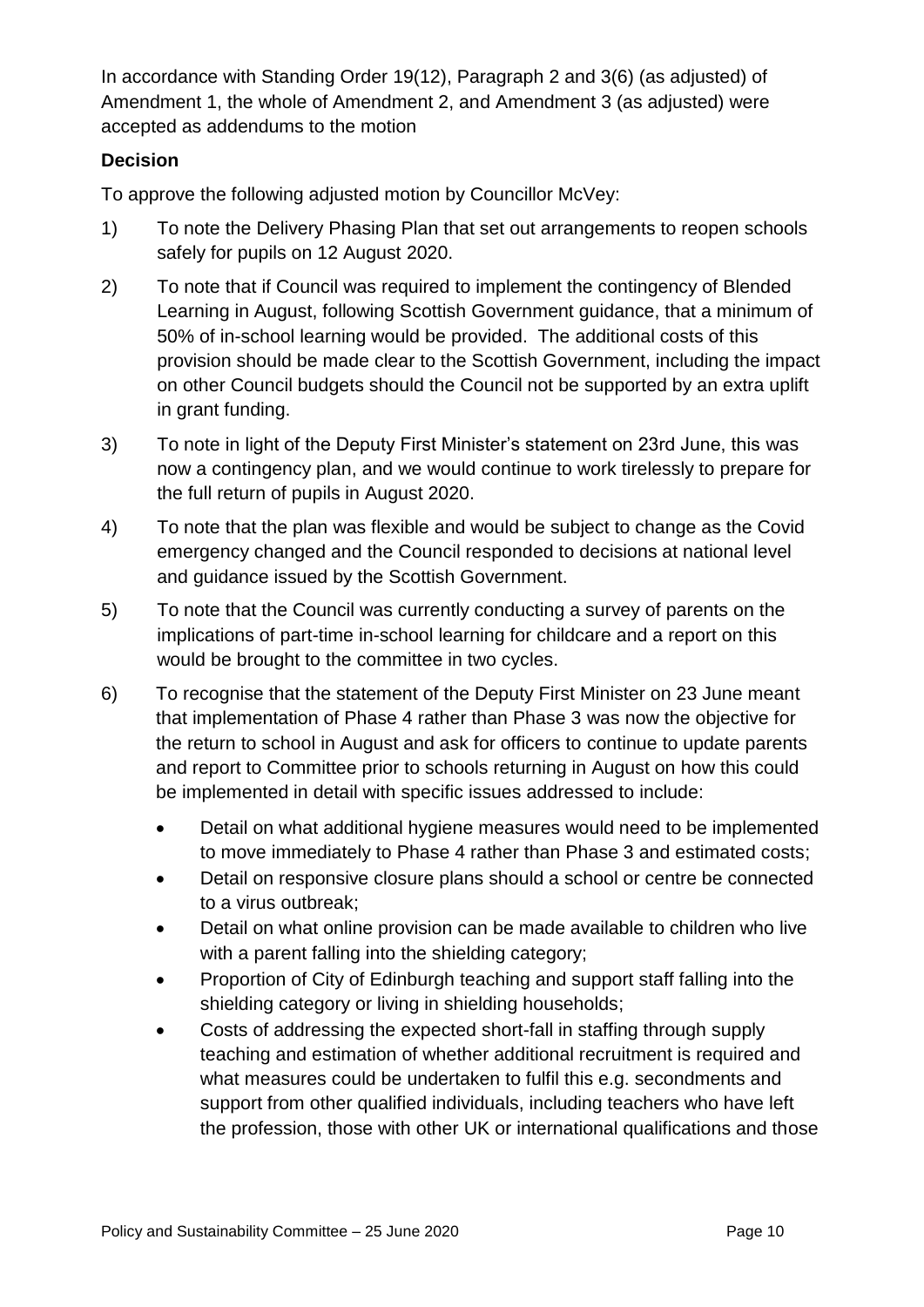close to completing their teaching qualifications, to assist in supporting learning.

- 7) To welcome and appreciate the hard work and planning done by council officers and school staff for the return to school in August;
- 8) To note the statement by the Scottish Government Education Secretary on 23 June that the national aim was now for schools to return full-time in August without social distancing should there be continued progress in supressing the covid19 pandemic;
- 9) To note that the Council's Local Delivery Phasing Plan version 1.0 would now be amended to reflect the Education Secretary's statement and that blendedlearning would become a contingency plan;
- 10) However, to recognise that the Education Secretary stressed that full-time return was contingent on continued progress in supressing transmission of covid19, and that this was not guaranteed;
- 11) To further note that HMIE would continue to scrutinise the Council's blendedlearning model contingency plan for school return when submitted to the Scottish Government;
- 12) To recognise that Covid-19 contagion within schools after a full-time return may require staff to self-isolate or even for schools to be re-closed;
- 13) To therefore agree that the Council would continue to develop its contingency planning for a consistent and equitable blended-learning model should it become necessary and that every possible measure would continue be explored for maximising teaching time spent in schools - including recruitment of more teaching staff including using teaching assistants, requisition of additional teaching space, outdoor learning and online lessons by teachers to support home learning – such that the contingency plan is ready for implementation should it be necessary;
- 14) To further agree that the Council's contingency plans requiring additional expenditure by the Council are costed and communicated to the Scottish Government as a matter of urgency;
- 15) To further note the concern about transmission of covid19 within schools and therefore:
	- a) to agree that the Council would support schools in taking all necessary measures to support the health and well-being of children, young people and school staff;
	- b) to agree to consult teachers and school staff unions about the return to school;
	- c) to agree to make representation to the Scottish Government to request that testing was made available in schools particularly for teachers and other school staff;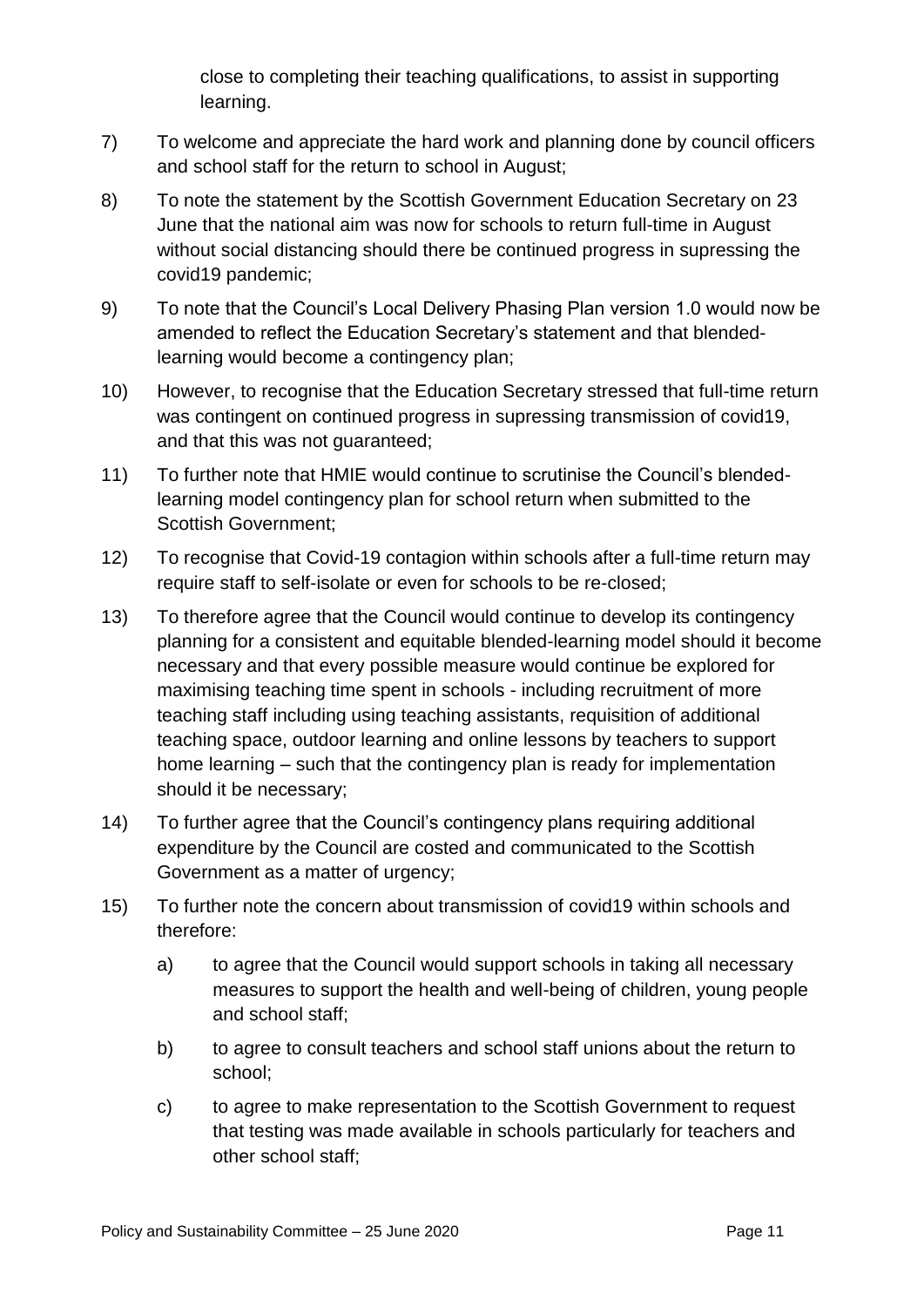- d) to agree that parents and school staff be kept updated on plans during the summer holiday period
- 16) To agree that an update on the return to school and the revised Local Delivery Phasing Plan would be provided to the next meeting of this committee
- 17) To agree the following additional elements to be explicit in the contingency plan:
	- a) To extend beyond only the school estate and develop proposals to open up appropriate community centres, church halls and other safe spaces to provide extra classroom capacity.
	- b) To instruct the Council Leader to write to the Scottish Government to confirm if new funding will be provided should restrictions remain, which would allow additional qualified teachers to be recruited to provide further capacity across the city and also to fund extra classroom capacity.
	- c) To support and facilitate, when national health and scientific advice allows, families of children from the same class to share childcare and allow more parents to work.
	- d) To explore school partnerships/hubs in locality areas in order to share capacity and stop any geographical 'lottery' on the teaching of our children due to individual school excess capacity.
	- e) To call on the Scottish Government to amend national movement restrictions and associated guidance, when it is considered safe to do so, in order to allow close family members to help with childcare and home learning.
- 19) To ask the Executive Director for Communities and Families to write to staff, including Facilities Management, to thank them on behalf of the Committee.

(Reference – report by the Executive Director for Communities and Families, submitted.)

# **6. Revenue Budget 2020/21 Update**

An update was provided on the current assessment of approved savings delivery, management of service pressures and, most materially, the emerging cost and income implications of the coronavirus pandemic on the Council and its ALEOs' activities.

### **Decision**

- 1) To note the updated estimated expenditure and income impacts of the COVID-19 pandemic on the Council and its ALEOs' activities and the potential sources of funding identified to address them.
- 2) To note the extent of progress to date in identifying measures to mitigate both anticipated shortfalls in the delivery of approved savings and residual Directorate pressures.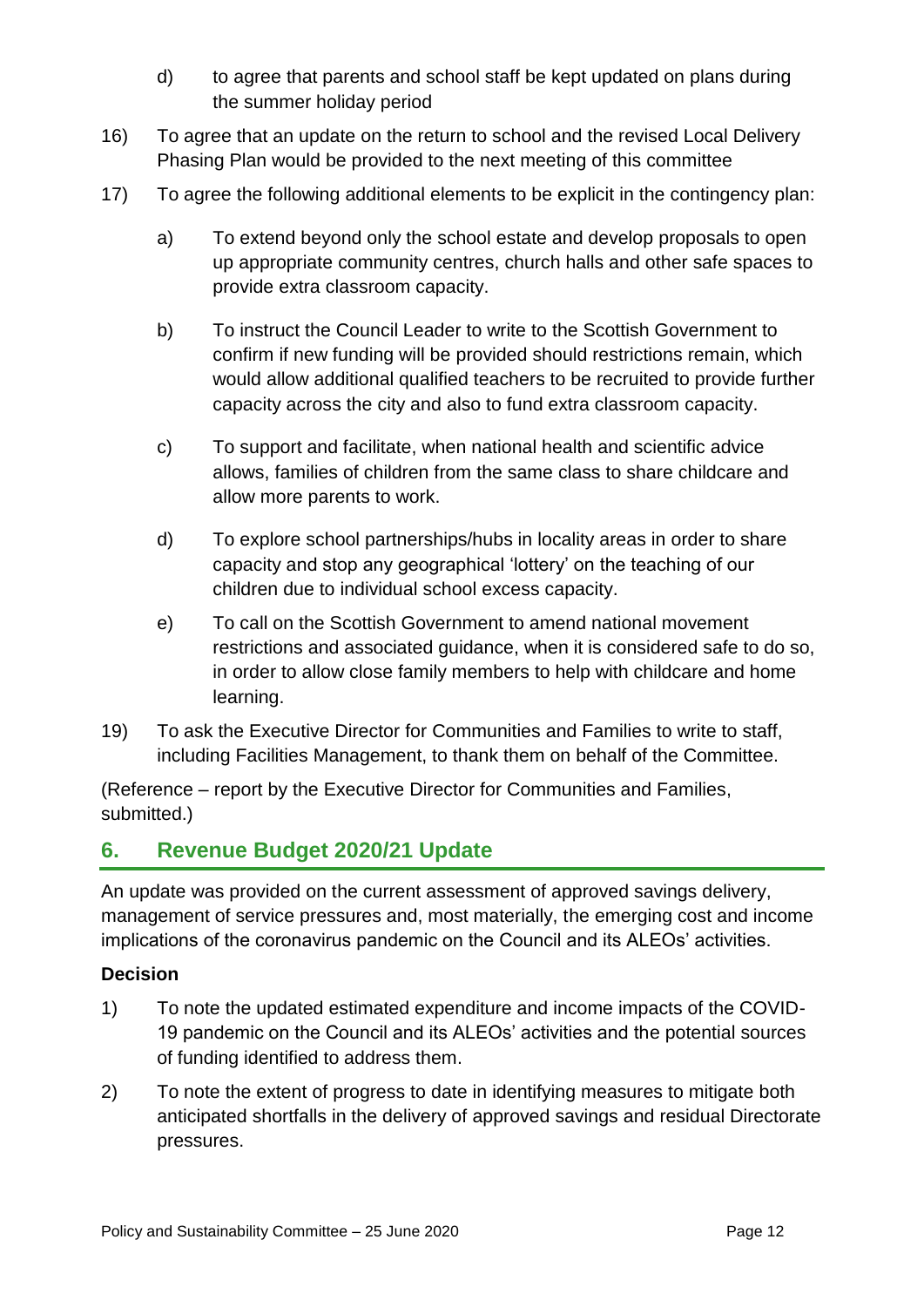- 3) To note the significant remaining projected in-year shortfall and associated risks linked to further service disruption or slower-than-assumed recovery, with a resulting urgent requirement for increased control to be exercised over all aspects of Council expenditure.
- 4) To note that the use of reserves other than for the intended purpose was not sustainable and reduced the ability to make available resources to facilitate economic recovery within the city.
- 5) Therefore to agree, as an initial step, to earmark the remaining £4.830m of unallocated funding provided as part of the 2020/21 Scottish Budget's Stage One Parliamentary consideration to address expenditure and income pressures arising from the pandemic.
- 6) To confirm the allocation of the previous in-principle £2m contribution to the Edinburgh Integration Joint Board.
- 7) To agree that any subsequent expenditure requests be considered only in cases where a specific funding source had been identified and expressly brought to the Policy and Sustainability Committee for scrutiny and political decision-making.
- 8) To refer the report to the Council for approval.

(Reference – report by the Executive Director of Resources, submitted.)

# **7. Capital Budget Update – 2019/20 Provisional Outturn and 2020/21 COVID-19 Forecast**

Details were provided on the provisional outturn for capital expenditure and income for the 2019-20 financial year at month twelve together with a comparison with the revised capital budget.

### **Motion**

- 1) To note the provisional capital outturn position for the General Fund and Housing Revenue Account (HRA) at month twelve (subject to external audit).
- 2) To note the 2020/21 COVID-19 Forecast Assumptions and that the 2020/21 Revised Capital Budget will be reported to Committee in August 2020.

- moved by Councillor McVey, seconded by Councillor Day

### **Amendment**

- 1) To note the provisional capital outturn position for the General Fund and Housing Revenue Account (HRA) at month twelve (subject to external audit).
- 2) To note the 2020/21 COVID-19 Forecast Assumptions and that the 2020/21 Revised Capital Budget will be reported to Committee in August 2020.
- 3) In light of paragraph 4.22 in the report by the Executive Director of Resources, to request that the next capital budget report detail further opportunities to reallocate capital slippage to strategic land acquisition to support key council aims.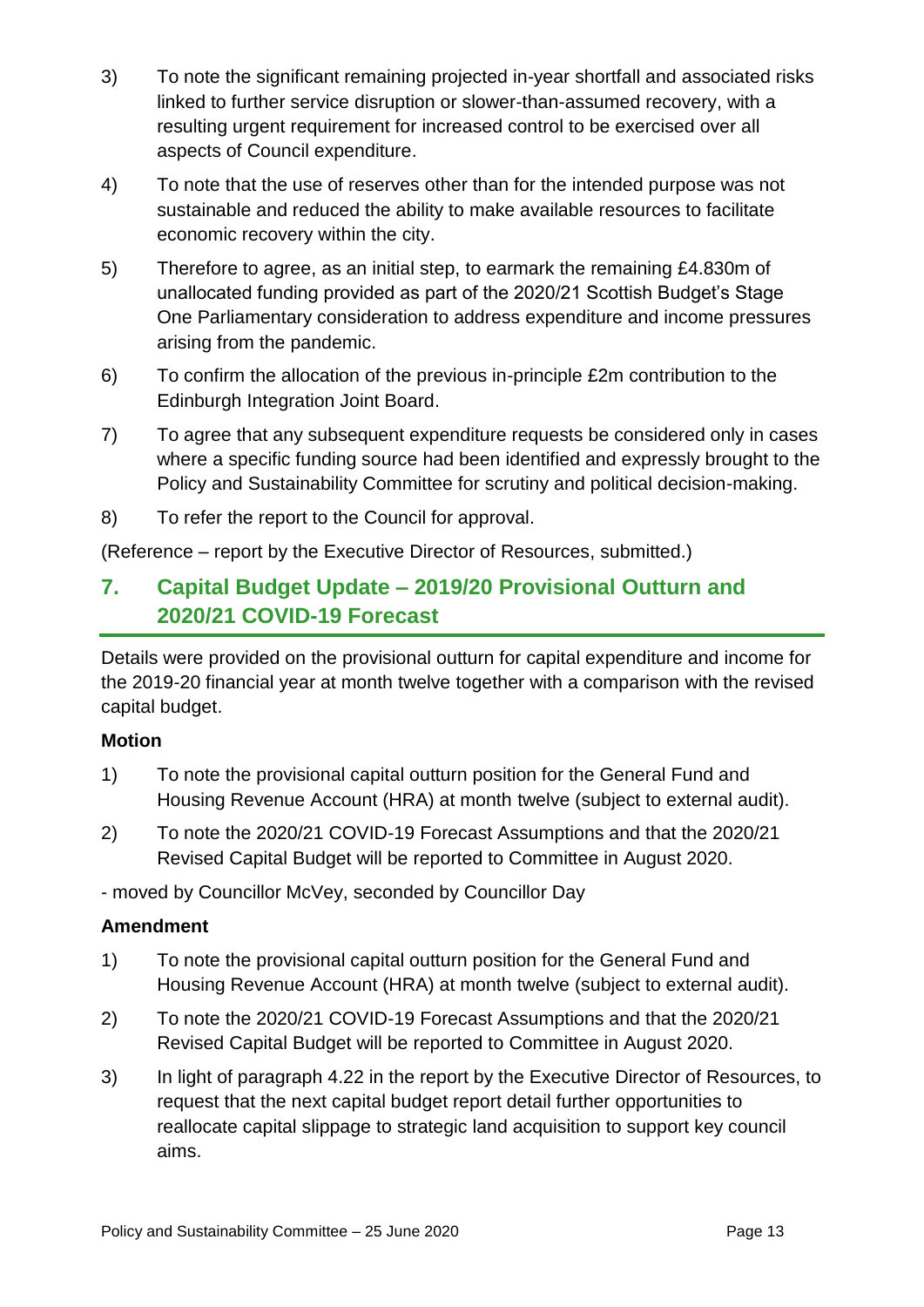- moved by Councillor Corbett, seconded by Councillor Staniforth

In accordance with Standing Order 19(12), the amendment was accepted as an addendum to the motion

### **Decision**

To approve the following adjusted motion by Councillor McVey:

- 1) To note the provisional capital outturn position for the General Fund and Housing Revenue Account (HRA) at month twelve (subject to external audit).
- 2) To note the 2020/21 COVID-19 Forecast Assumptions and that the 2020/21 Revised Capital Budget will be reported to Committee in August 2020.
- 3) In light of paragraph 4.22 in the report by the Executive Director of Resources, to request that the next capital budget report detail further opportunities to reallocate capital slippage to strategic land acquisition to support key council aims.

(Reference – report by the Executive Director of Resources, submitted.)

# **8. Council Support to Small Businesses**

In response to a motion by Councillor Lezley Marion Cameron, details were provided on the spend by the Council and its ALEOs with small businesses, including social enterprises, and covering the barriers that existed to such organisations supplying goods and services to the Council and its ALEOs, and the policy and procedural changes that would be necessary to overcome those barriers.

### **Motion**

To welcome the report by the Executive Director of Resources.

- moved by Councillor McVey, seconded by Councillor Day

### **Amendment**

- 1) To note the report by the Executive Director of Resources.
- 2) To recognise the immense challenges being faced by small businesses in light of COVID-19 and therefore agree to set a target of spending at least 25% of the Council's total third party spend with small business by the end of 2021/22. To seek a report within three cycles setting out a plan on how this target could be achieved.
- moved by Councillor Aldridge, seconded by Councillor Gloyer

In accordance with Standing Order 19(12), the amendment was adjusted and accepted as an addendum to the motion.

### **Decision**

To approve the following adjusted motion by Councillor McVey:

1) To welcome the report by the Executive Director of Resources.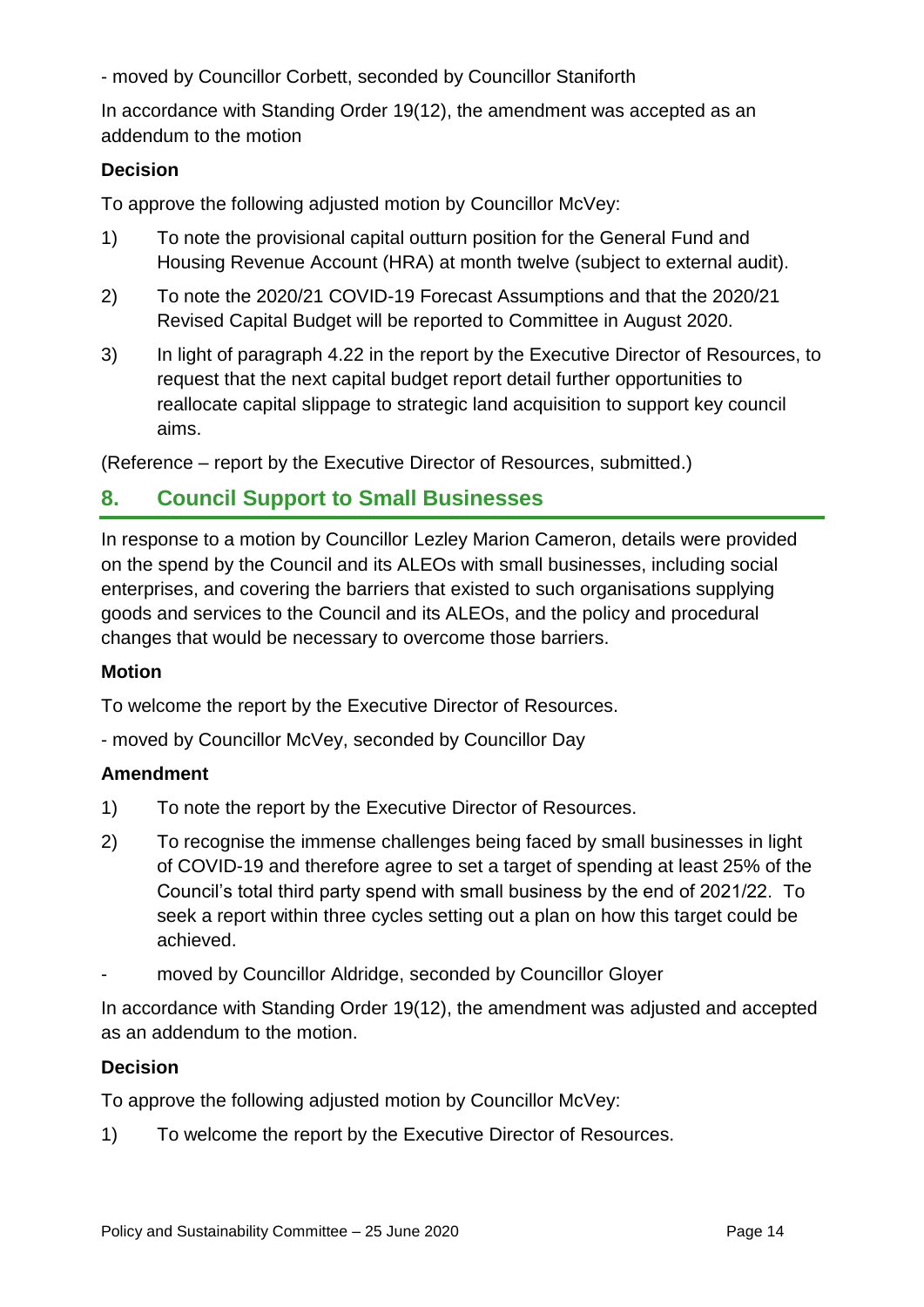- 2) To note that the Finance and Resources Committee agreed a new Sustainable Procurement Strategy in March.
- 3) To note that one of strategy's 7 key objectives was that the Council make spend more accessible to local small businesses and the third sector.
- 4) To note that small business spend was up 1.5% in the last financial year to 22.7%.
- 5) To agree that a target of 25% be worked to in line with the 7 objectives agreed by the Finance and Resources Committee.

(Reference – report by the Executive Director of Resources, submitted.)

### **9. Scottish Citizens Basic Income Feasibility Project Final Report**

Details were provided on the draft final report which outlined the findings and recommendations of the Feasibility Study of a Citizens Basic Income (CBI) pilot in Scotland which had been carried out by the City of Edinburgh Council in conjunction with three other local authorities (Fife, North Ayrshire, Glasgow City), Public Health Scotland, and the Improvement Services

#### **Motion**

- 1) To note the findings and recommendations of the Final Feasibility Study Report.
- 2) To agree that Council ask Scottish Government to actively consider the findings of the Final Report and request continued dialogue with UK Government regarding institutional arrangements for a pilot.
- 3) To agree that officers participate in the communication and dissemination of the findings of this Feasibility Study.
- 4) To agree that any further Council involvement in development of a potential pilot would be subject to approval by this Committee.
- moved by Councillor McVey, seconded by Councillor Day

### **Amendment 1**

To add to the motion by Councillor McVey:

- 1) To note that the exercise was commissioned more than 2 years ago but that interest in Basic Income had risen significantly during the Coronavirus pandemic.
- 2) To note that, to date, of the partner councils, Fife and Glasgow had endorsed the report as a significant contribution to understanding the impact of Basic Income in Scotland, with North Ayrshire to consider the report on 30 June.
- 3) To recognise that active engagement between local, Scottish and UK Governments was critical to taking the next steps in developing understanding of the proposal and to request that the council leader write to the relevant Scottish and UK ministers to encourage them to take those steps.
- moved by Councillor Corbett, seconded by Councillor Staniforth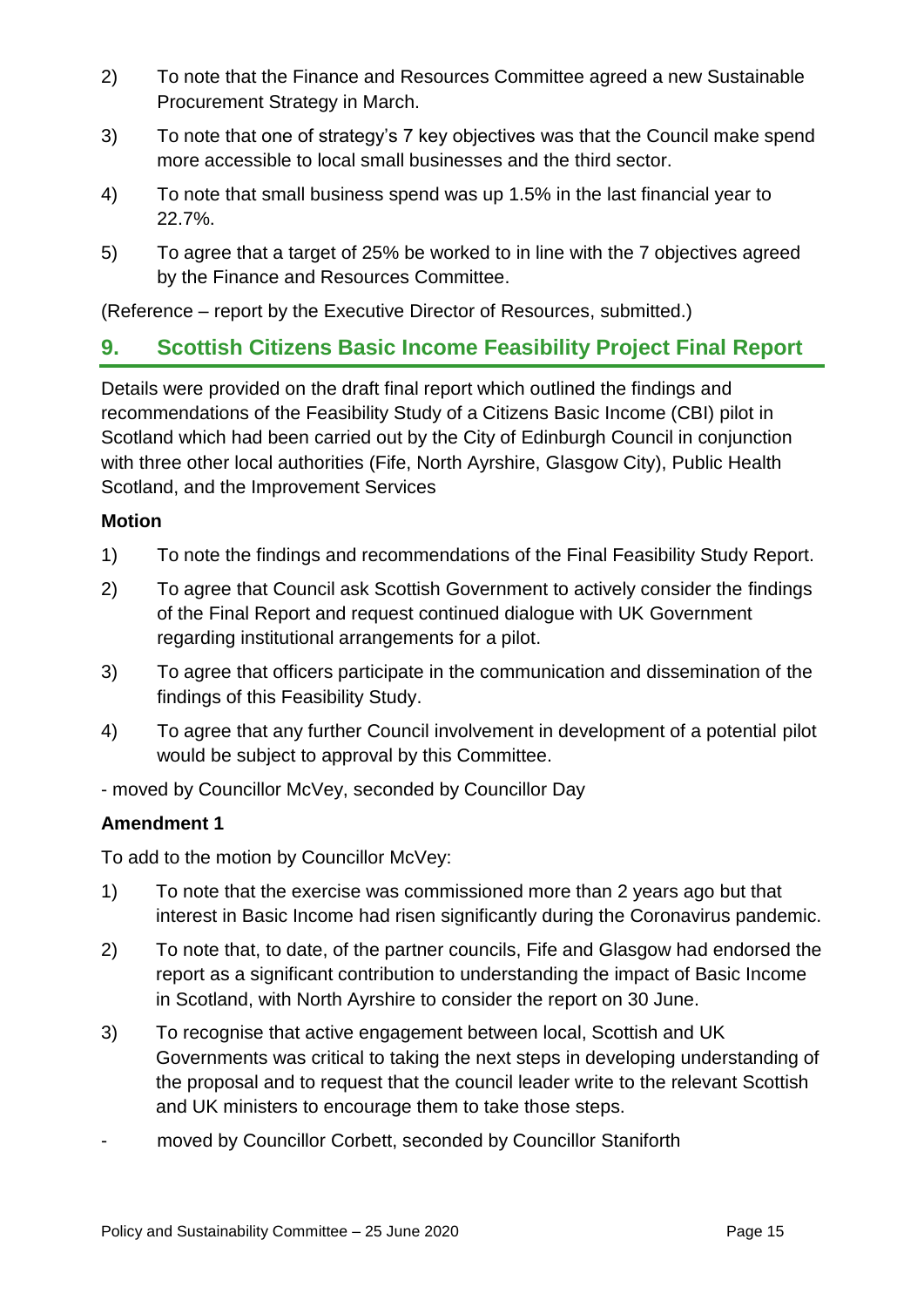### **Amendment 2**

That no action be taken on the matter

- moved by Councillor Cook, seconded by Councillor McLellan

In accordance with Standing Order 19(12), Amendment 1 was accepted as an addendum to the motion.

### **Voting**

The voting was as follows:

| For the Motion (as adjusted) | $\overline{\phantom{0}}$ | 12 votes |
|------------------------------|--------------------------|----------|
| For Amendment 2              |                          | 5 votes  |

(For the Motion (as adjusted): Councillors McVey (Convener), Aldridge, Kate Campbell, Corbett, Day, Gloyer, Gordon, Macinnes, Perry, Rankin, Staniforth and Wilson.

For Amendment 2: Councillors Cook, Hutchison, McLellan, Webber and Whyte.)

### **Decision**

To approve the following adjusted motion by Councillor McVey:

- 1) To note the findings and recommendations of the Final Feasibility Study Report.
- 2) To agree that Council ask Scottish Government to actively consider the findings of the Final Report and request continued dialogue with UK Government regarding institutional arrangements for a pilot.
- 3) To agree that officers participate in the communication and dissemination of the findings of this Feasibility Study.
- 4) To agree that any further Council involvement in development of a potential pilot would be subject to approval by this Committee
- 5) To note that the exercise was commissioned more than 2 years ago but that interest in Basic Income had risen significantly during the Coronavirus pandemic.
- 6) To note that, to date, of the partner councils, Fife and Glasgow had endorsed the report as a significant contribution to understanding the impact of Basic Income in Scotland, with North Ayrshire to consider the report on 30 June.
- 7) To recognise that active engagement between local, Scottish and UK Governments was critical to taking the next steps in developing understanding of the proposal and to request that the council leader write to the relevant Scottish and UK ministers to encourage them to take those steps.

(Reference – report by the Chief Executive, submitted.)

### **10. South East of Scotland Regional Transport Transition Plan**

On 22 May 2020, the Cabinet Secretary for Transport, Infrastructure and Connectivity wrote to all Council Leaders and Regional Transport Partnership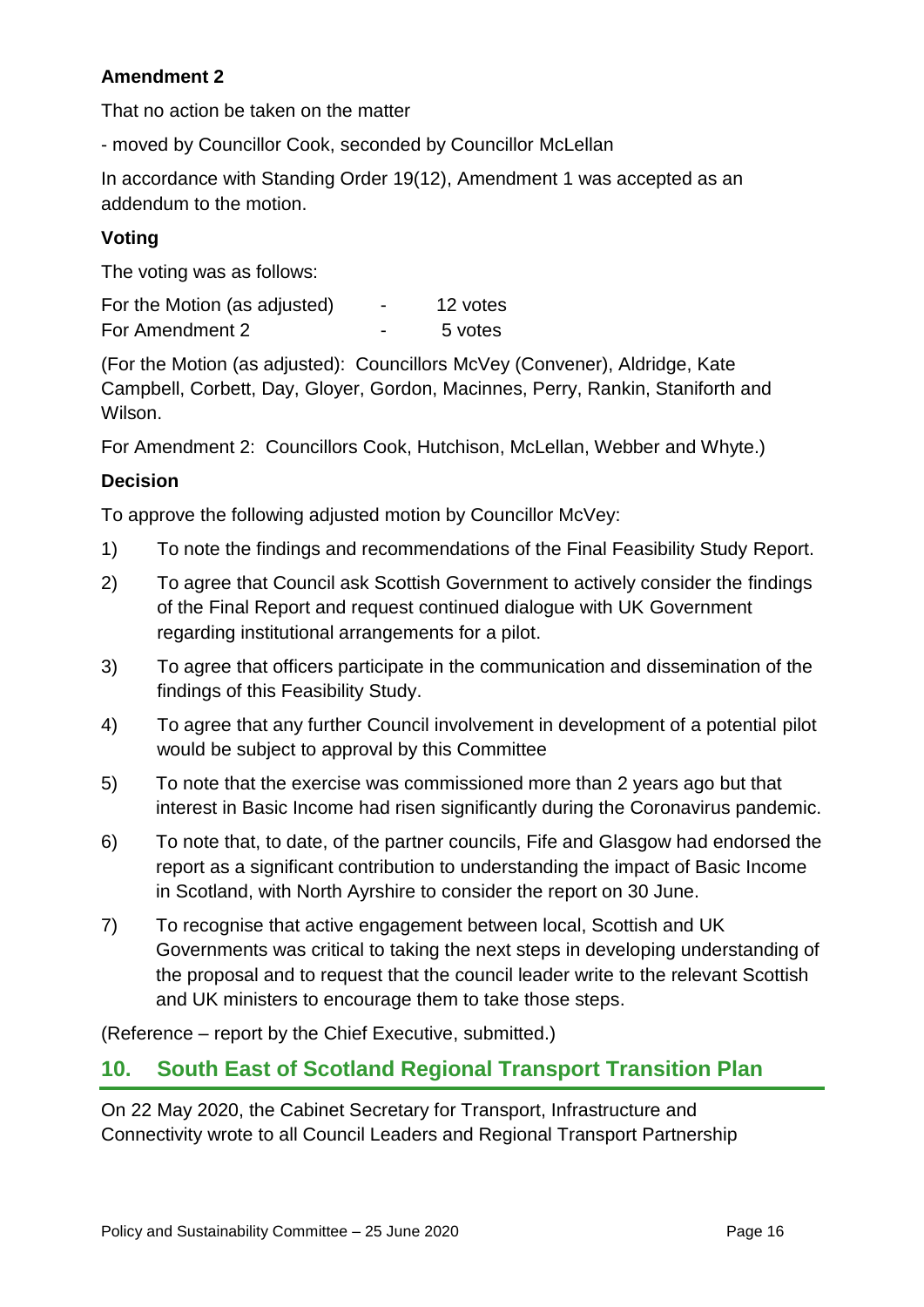Chairs and highlighted the challenge for public transport as a result of the COVID19 pandemic. The letter stated that Transport Scotland would engage directly with the local authorities in the Edinburgh and Glasgow city regions at an operational officer level due to the urgency and scale of the public transport challenge in these areas. On 3 June 2020, the Edinburgh and South East of Scotland Transport Appraisal Board, which includes representatives of Transport Scotland and the South East Scotland Transport Partnership (SEStran), met in order to map the way forward. It was agreed to establish the South East of Scotland Transport Transition Operational Group and to invite both Clackmannanshire and Falkirk councils to attend given their role in SEStran. Given the urgency of the transport challenge, the group would meet weekly in order to work together with Transport Scotland and SEStran to develop operational plans in response to the COVID-19 recovery.

#### **Motion**

- 1) To note that an operational South East of Scotland Transport Transition Group had been established in response to the letter issued by the Cabinet Secretary for Transport, Infrastructure and Connectivity (attached at Appendix 1 to the report by the Executive Director of Place), and that the Terms of Reference for the Group had been drafted (Appendix 2 to the report).
- 2) To recognise the nature of the South East of Scotland Transport Transition Group, its objectives and the multiple partners in this initiative as well as the need for consistency and speed in reporting and decision-making.
- 3) To recognise the need to incorporate additional reporting of progress, when appropriate, to the Transport and Environment Committee, once re-animated, or to the Policy and Sustainability Committee in the interim.
- 4) To therefore request a business bulletin item, Members' briefing or report to be brought forward as appropriate as progress was made in conjunction with the other partners to update Council as outlined in the report by the Executive Director of Place.

- moved by Councillor McVey, seconded by Councillor Day

### **Amendment 1**

- 1) To note the longstanding lack of an existing effective governance structure to create and implement regional transport strategy in the south east of Scotland.
- 2) To note the establishment of the South East of Scotland Transport Transition Group in response to the letter issued by the Cabinet Secretary for Transport, Infrastructure and Connectivity (attached at Appendix 1 to the report by the Executive Director of Place).
- 3) To consider that the City Region Deal governance framework was designed to oversee specific capital investment but not to deliver a regional transport strategy in the context of a green recovery from the Covid-19 pandemic, and express concern at the continued lack of a suitable permanent strategic regional transport board.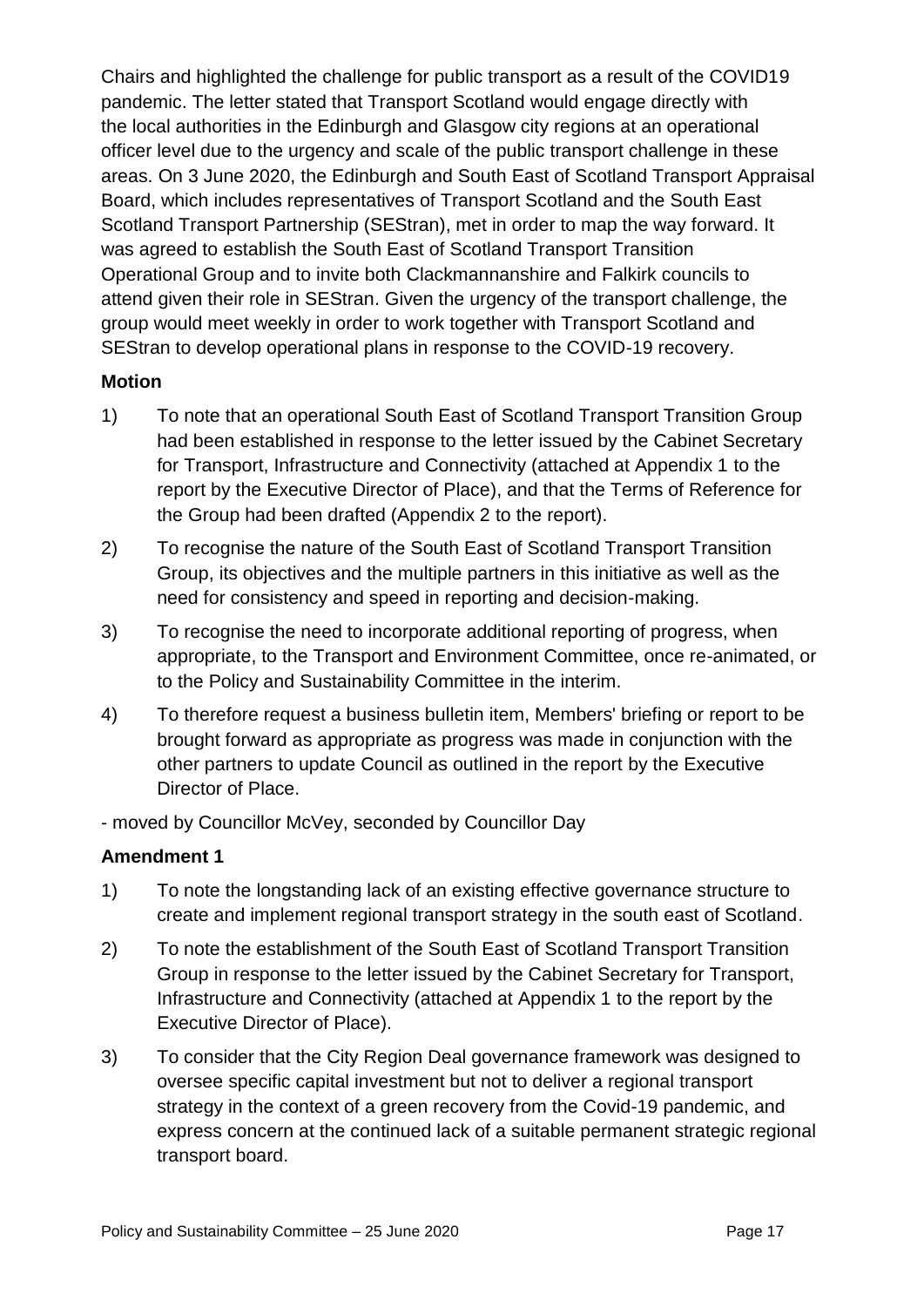- 4) To note the lack of transparency, public accountability and political balance in the Transport Transition Group, and note the absence of climate or green recovery in both the purpose and terms of the Group.
- 5) To agree to call for the following changes to the Terms of Reference for the Group which has been drafted (Appendix 2 of the report):
	- a) Restate the purpose to align with the need for a green recovery, to ensure that transport recovery contributes to meeting our climate targets;
	- b) Restate the terms to include: the contribution that transport must make to climate targets, to broaden the purposes of travel to include education, health, leisure and community requirements as well as for work; strengthen the statement on equalities to acknowledge and address the serious and varied inequalities in access to safe affordable travel across the region;
	- c) Restate the terms of confidentiality to a presumption of publication of all papers, either in advance of the meeting if the item is not confidential, or retrospectively once a decision has been made public, and to allow all papers to be shared with all relevant elected members owing to members continued commitment to confidentiality;
	- d) Restate the membership to specifically achieve a political balance reflective of the region's local authorities; and
	- e) Restate the secretariat to mandate the online publication of meeting dates and agenda in advance of each meeting.

- moved by Councillor Staniforth, seconded by Councillor Corbett

### **Amendment 2**

- 1) To note that an operational South East of Scotland Transport Transition Group had been established in response to the letter issued by the Cabinet Secretary for Transport, Infrastructure and Connectivity (attached at Appendix 1 to the report by the Executive Director of Place), and that the Terms of Reference for the Group had been drafted (Appendix 2 to the report).
- 2) To agree that, among the possible interventions in paragraph 4.5 of the Report, an important measure to reduce increased private car use and to maximise the supply and attractiveness of public transport was the availability and capacity of Park and Ride sites, and instruct the Council Leader to write to Transport Scotland seeking funding to upgrade existing P&R sites (for example, Ingliston) and build new ones (for example, Lothianburn).

### - moved by Councillor Gloyer, seconded by Councillor Aldridge

In accordance with Standing Order 19(12), the Amendment 2 was adjusted and accepted as an addendum to the motion.

In accordance with Standing Order 19(12), the Amendment 2 was accepted as an addendum to Amendment 1.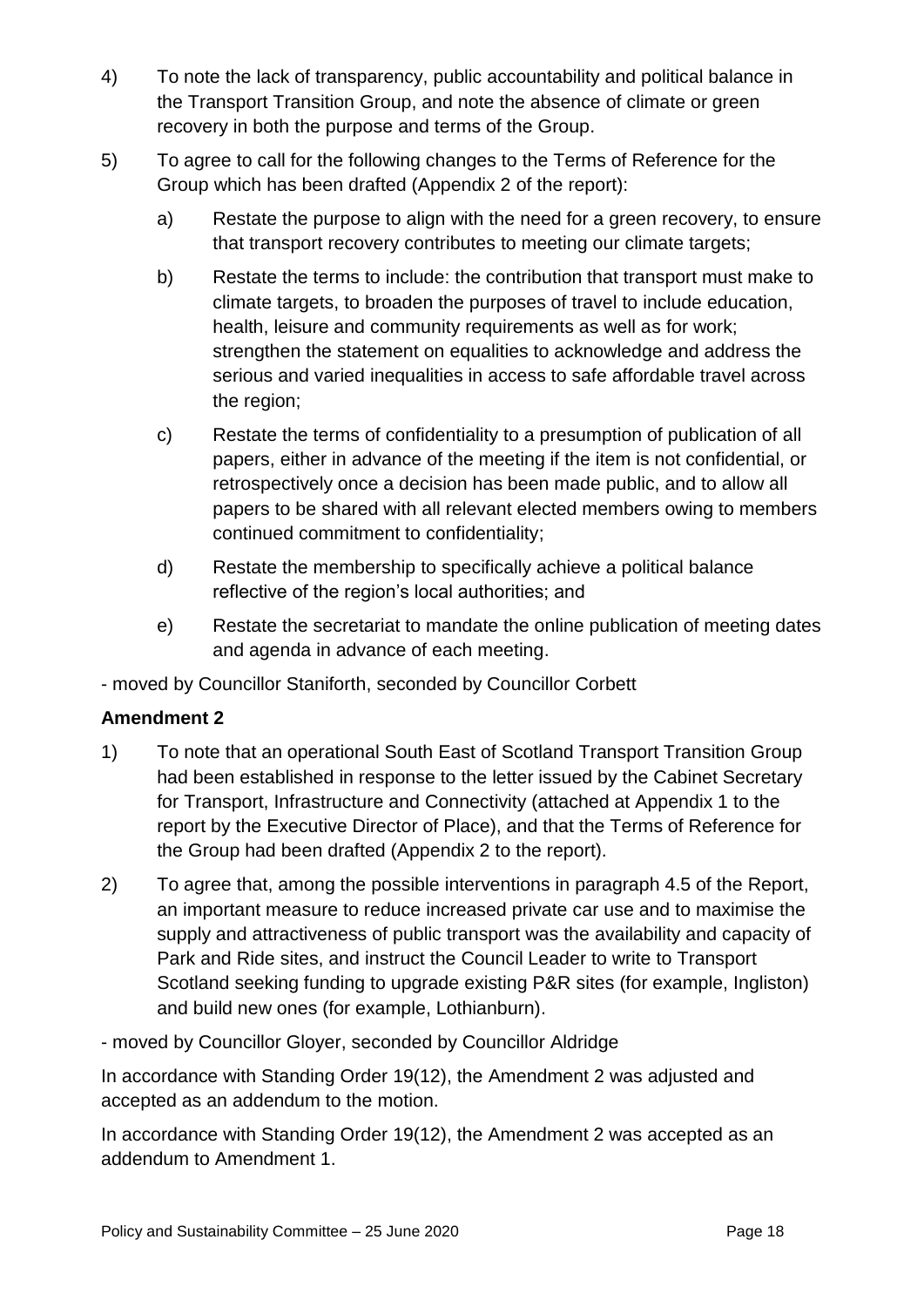### **Voting**

The voting was as follows:

| For the Motion (as adjusted)  | -                        | 15 votes |
|-------------------------------|--------------------------|----------|
| For Amendment 1 (as adjusted) | $\overline{\phantom{0}}$ | 2 votes  |

(For the Motion (as adjusted): Councillors McVey (Convener), Aldridge, Kate Campbell, Day, Gloyer, Gordon, Hutchison, Macinnes, McLellan, Perry, Rankin, Webber, Whyte and Wilson.

For Amendment 1 (as adjusted): Councillors Corbett and Staniforth.)

### **Decision**

To approve the following adjusted motion by Councillor McVey:

- 1) To note that an operational South East of Scotland Transport Transition Group had been established in response to the letter issued by the Cabinet Secretary for Transport, Infrastructure and Connectivity (attached at Appendix 1 to the report by the Executive Director of Place), and that the Terms of Reference for the Group had been drafted (Appendix 2 to the report).
- 2) To recognise the nature of the South East of Scotland Transport Transition Group, its objectives and the multiple partners in this initiative as well as the need for consistency and speed in reporting and decision-making.
- 3) To recognise the need to incorporate additional reporting of progress, when appropriate, to the Transport and Environment Committee, once re-animated, or to the Policy and Sustainability Committee in the interim.
- 4) To therefore request a business bulletin item, Members' briefing or report to be brought forward as appropriate as progress was made in conjunction with the other partners to update Council as outlined in the report by the Executive Director of Place.
- 5) To agree that, among the possible interventions in paragraph 4.5 of the Report, an important measure to reduce increased private car use and to maximise the supply and attractiveness of public transport was the availability and capacity of Park and Ride sites, and instruct the Council Leader to write to Transport Scotland seeking confirmation of funding to upgrade existing P&R sites and build new ones.

(Reference – report by the Executive Director of Place, submitted).

# **11. Disciplinary Policy**

Details were provided on the proposed new disciplinary policy which had been developed to ensure there was a fair, effective and consistent method in place to deal with concerns surrounding conduct and to encourage improvement where conduct was believed to have fallen below acceptable standards, either through the implementation of the informal or formal stages of the process.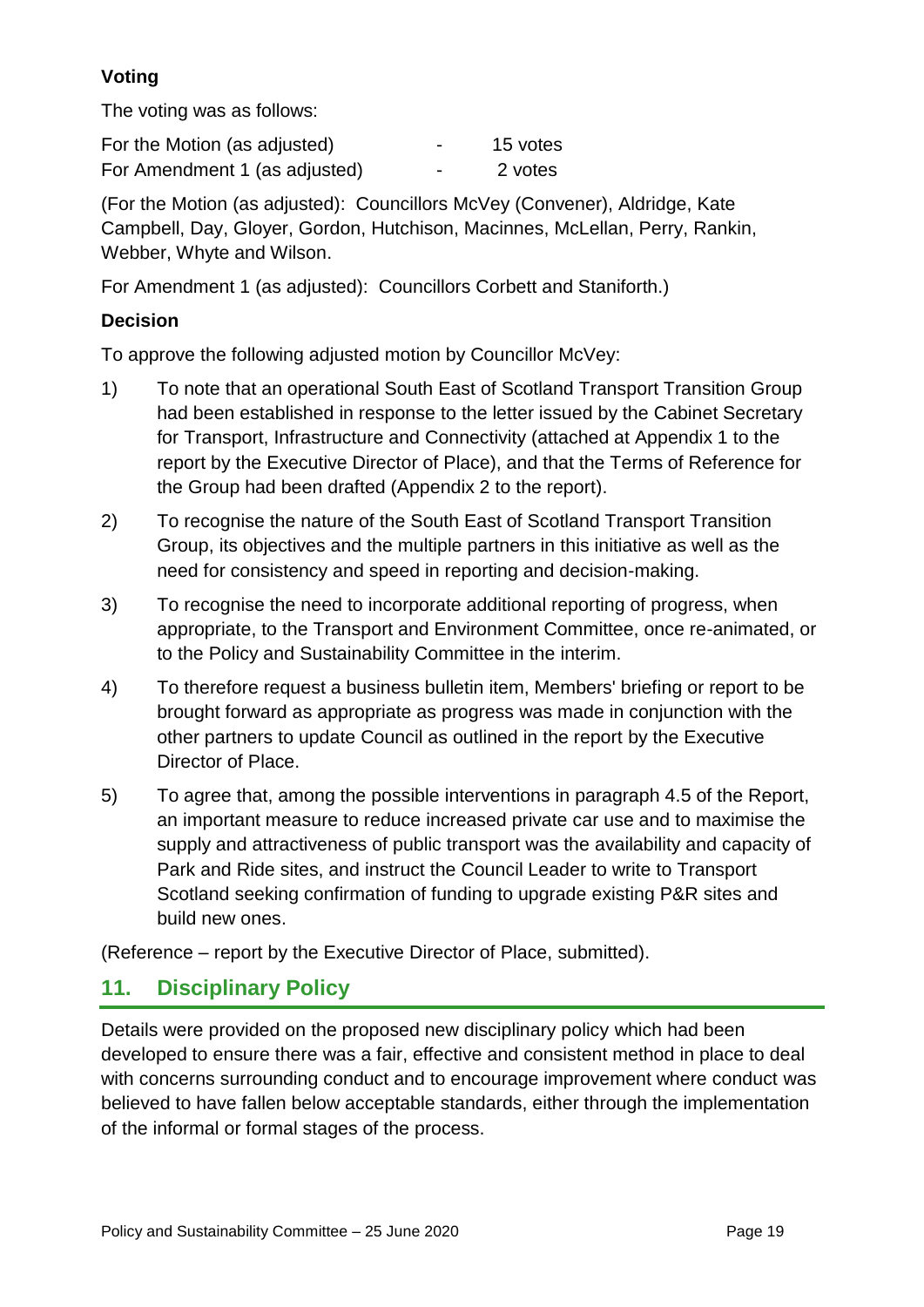### **Decision**

To approve the new Disciplinary Policy.

(Reference – report by the Executive Director of Resources, submitted.)

### **12. Health and Social Care Contracting Update**

Details were provided on the current Health and Social Care Partnership contractual activity and the extent to which this has been impacted by COVID-19.

#### **Decision**

To approve the award of contract extensions to the providers for the value and duration as set out in the appendix to the report by the Chief Officer, subject to any required agreement.

(Reference – report by the Chief Officer, Edinburgh Health and Social Care Partnership, submitted).

#### **Declaration of Interests**

Councillor Gordon declared a non-financial interest in the above item as a member of the Integrated Joint Board.

### **13. Adult Sensory Impairment Services Contracts – Extension and Awards**

Approval was sought for the award of four contracts for Adult Sensory Impairment Services.

#### **Decision**

- 1) To approve the award of four contracts for Adult Sensory Impairment Services for a period of three years with the option to extend for two periods of up to 12 months, at the sole discretion of the Council, as follows:
	- a) Lot 1 "Visual impairment rehabilitation and mobility service, equipment provision and retention of statutory Certificate of Vision Impairment Register" to be awarded to Royal Blind School with a five year value of £1,034,920.
	- b) Lot 2 "Eye Clinic Support Service" to be awarded to Visibility Scotland with a five year value of £251,630.
	- c) Lot 3 "Specialist social work service for deaf people, with British Sign Language (BSL) interpretation/translation duty service" to be awarded to Deaf Action with a five year value of £574,810.
	- d) Lot 4 "Specialist deaf equipment service for deaf people: Deaf BSL users, hard of hearing people, deafened people and deafblind people" to be awarded to Deaf Action with a five year value of £454,905.
- 2) To note that the total value of the four lots over the maximum lifetime of the contract would be £2,316,265.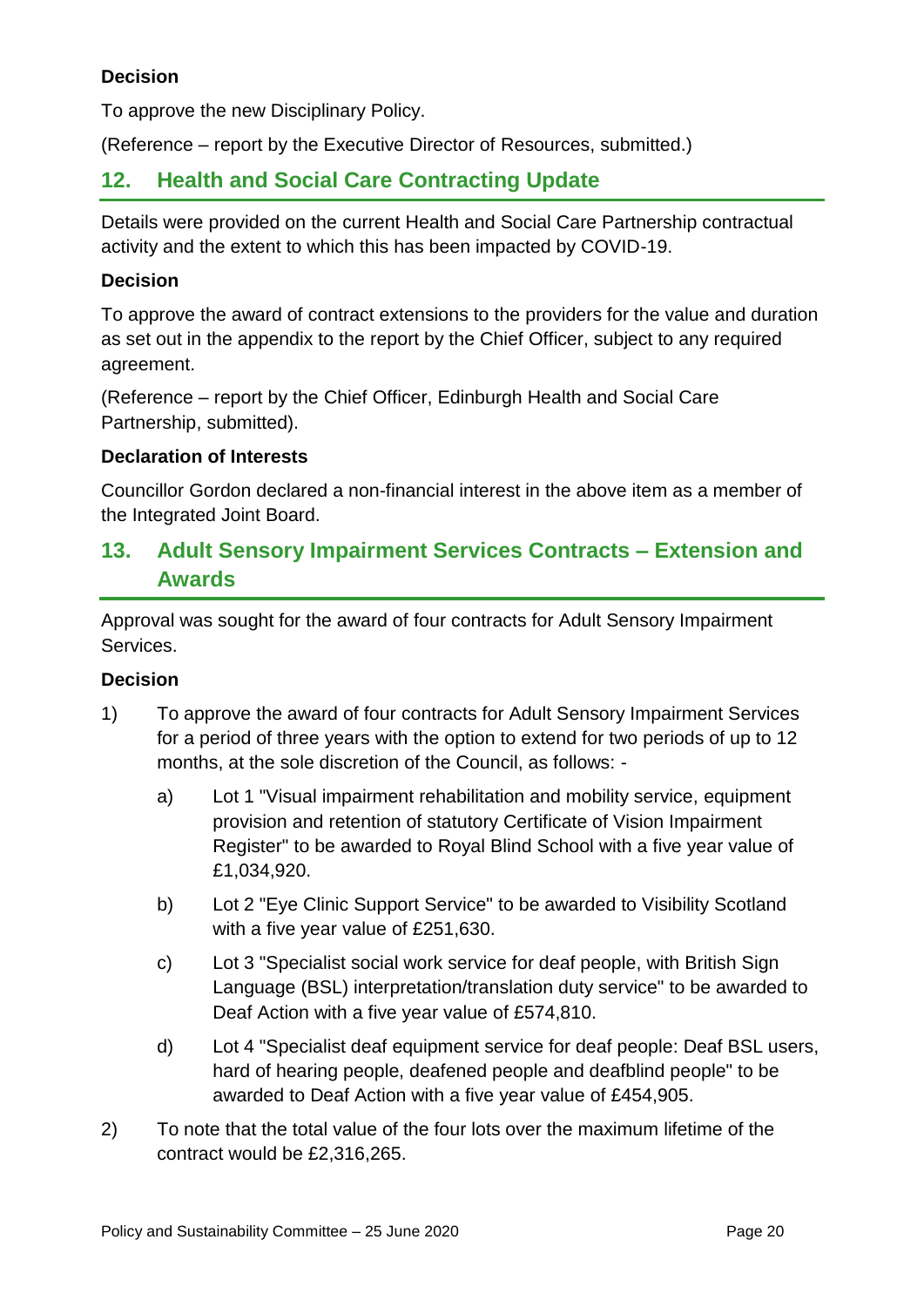3) That, separately, to approve the temporary extension of the sight loss components of the existing contract (equivalent to Lots 1 and 2 plus specialist social work) by the current provider Royal National Institute of Blind People (RNIB) for six months prior to awarding the contracts for Lots 1 and 2 to the two new sight loss.

(Reference – report by the Chief Officer, Edinburgh Health and Social Care Partnership, submitted).

# **14. Outcome of the Statutory Consultation Process on the Proposal to Establish an Annexe to Kirkliston Primary School at Kirkliston Leisure Centre**

Details were provided on the outcome of the statutory consultation process undertaken on the proposal to establish an annexe of Kirkliston Primary School on the Kirkliston Leisure Centre site. The annexe was required to address accommodation pressure at the school caused by rising P1 intakes linked to housing growth around Kirkliston.

### **Decision**

To approve the proposal to establish an annexe to Kirkliston Primary School at Kirkliston Leisure Centre.

(Reference – report by the Executive Director for Communities and Families, submitted).

### **Declaration of Interests**

Councillor Staniforth declared a non-financial interest in the above item as a member of Edinburgh Leisure.

# **15. Renewal of NHS Service Level Agreements**

Approval was sought for the extension of nine months funding arrangements to the value of £107,000 for NHS services supporting Looked After Children and Young People and the extension of nine months funding arrangements to the value of £877,615 for NHS Therapy Inclusion Partnership and NHS Speech and Language Therapy services in mainstream and special schools' provisions.

### **Decision**

To approve the extension of Service Level Agreement contracts for children's services with the NHS, to the value of £984,615, listed at Appendix 1 to the report by the Executive Director for Communities and Families, from 1 July 2020.

(Reference – report by the Executive Director for Communities and Families, submitted).

### **Declaration of Interests**

Councillor Gordon declared a non-financial interest in the above item as a Non-Executive Director of NHS Lothian and did not take part in consideration of this item.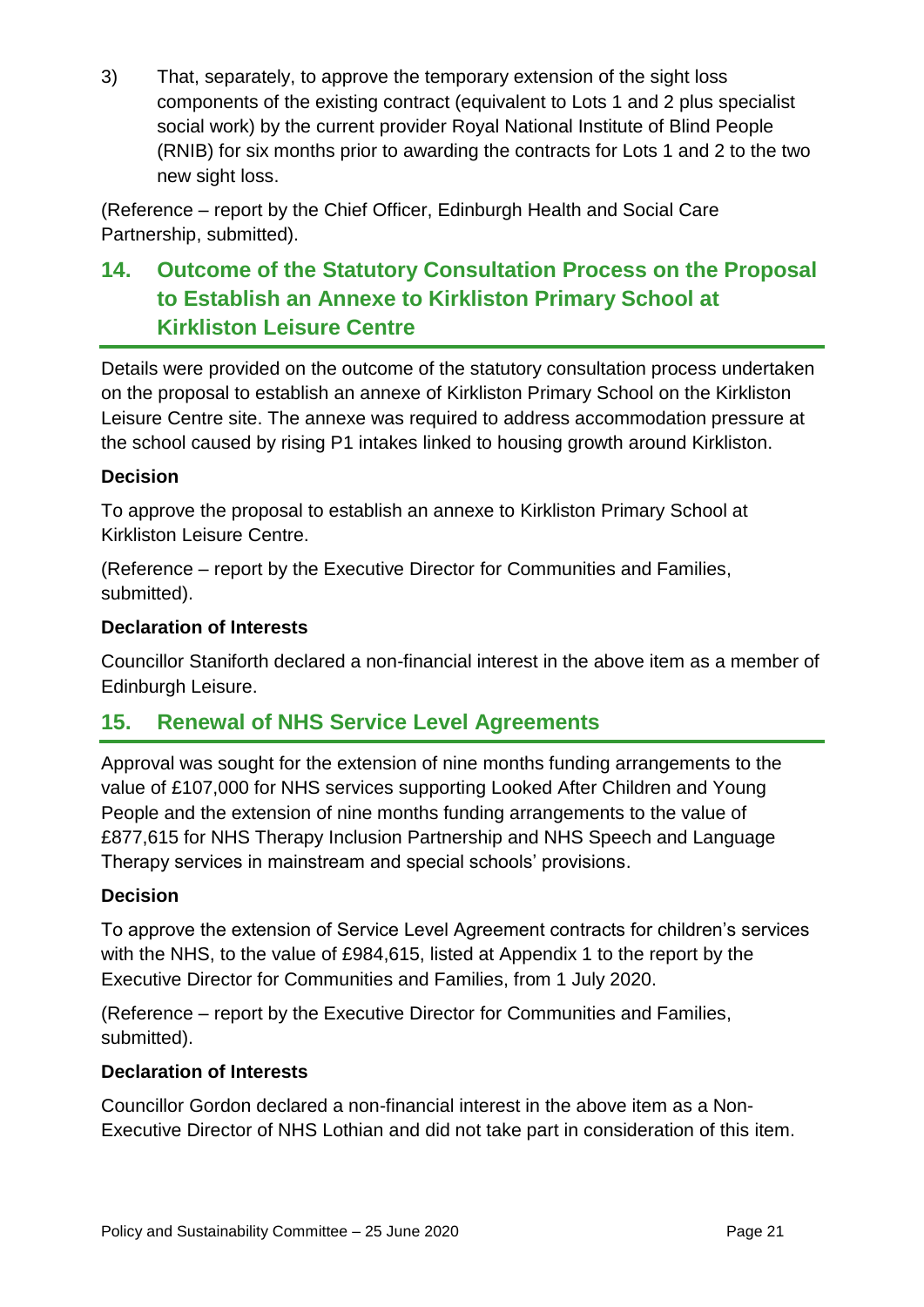# **16. Temporary Accommodation – Off Contract Waiver Report**

Approval was sought for the use of spot contract accommodation to supplement the Council's accommodation contracts which was critical to the Council's delivery of temporary accommodation, to homeless individuals and families, as and when required with providers which would allow the Council to meet its statutory obligations to homeless families whilst responding to the Covid-19 pandemic.

The Committee had agreed to consider the content of the appendix in private due to it containing commercially sensitive information.

#### **Decision**

To agree to enter into spot contracts for temporary accommodation comprised of flats, bed and breakfasts and tourist hotels from the providers listed in Appendix 1 to the report by the Executive Director for Communities and Families, on a spot purchase basis for the period to 31 March 2021, to supplement the current contracted provision of accommodation.

(Reference – report by the Executive Director for Communities and Families, submitted).

# **17 Schools Re-opening - Motion by Councillor Burgess**

The following motion by Councillor Day was submitted in terms of Standing Order 14:

"Committee:

Welcomes planning by the Council for the reopening of schools on 12 August;

Understands the significant challenges for the council in reopening schools including the requirement to maintain social distancing, maintaining good hygiene, providing school transport and staff availability;

However, recognises the concern from parents about the current plan, as communicated to them, for children and young people to spend only one-third of a fourday week in school;

Further recognises the likely equalities impact on children whose parents are struggling to provide much home learning;

Notes the statement by Scottish Government Education Secretary, that he will consider council plans for returning to school;

Therefore agrees that:

- 1) Every possible measure will be explored to maximise teaching time spent in schools - for example, recruitment of more teaching staff including using teaching assistants, requisition of additional teaching space, outdoor learning and online lessons by teachers;
- 2) That plans requiring additional expenditure by the Council be costed and communicated to the Scottish Government Education secretary;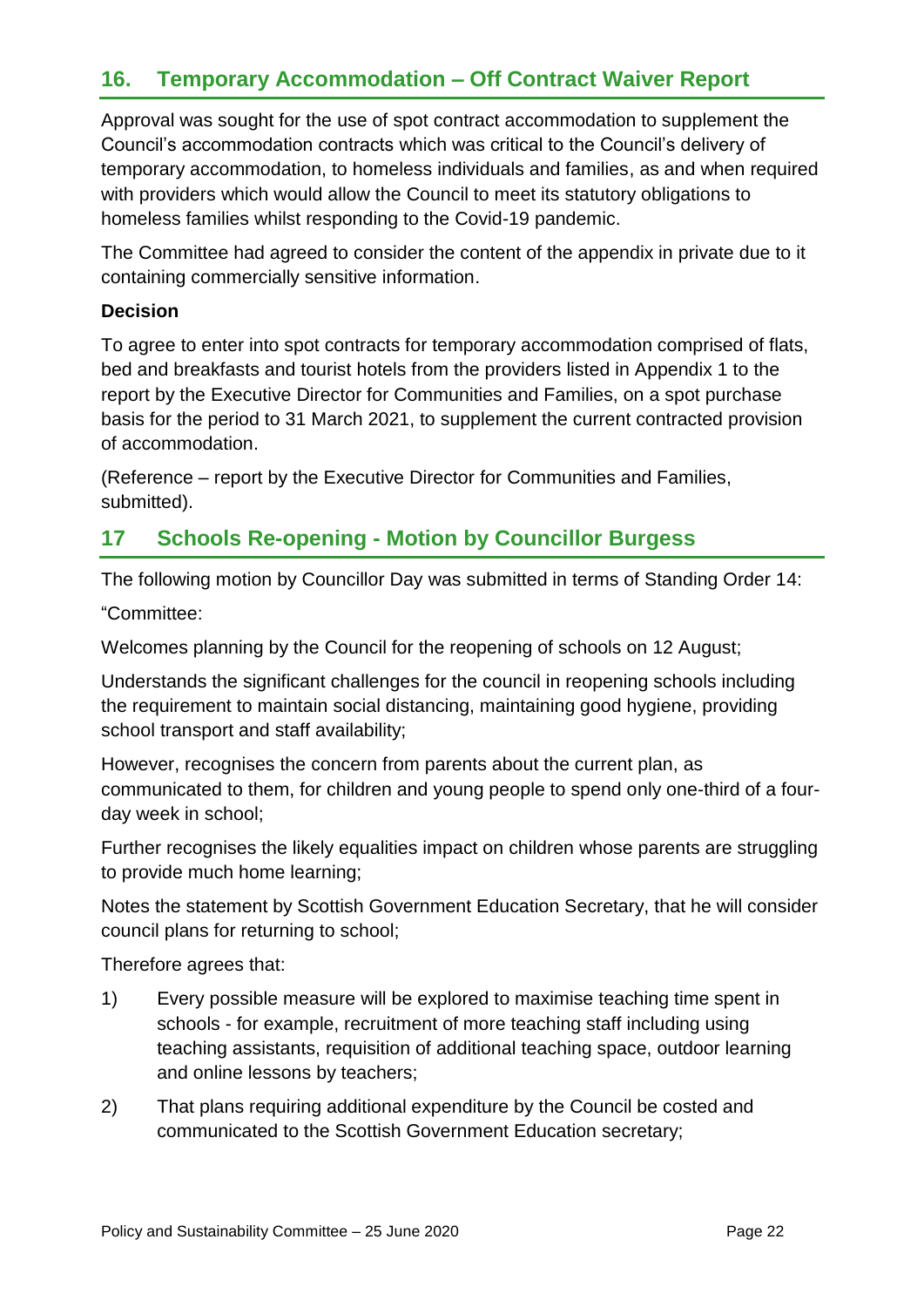3) That Council plans should include the ability to quickly respond to further changes in Scottish Government guidance on social distancing in order to be able to maximise time in school;

And that a report will be provided to the meeting of City of Edinburgh Council on 30 June 2020."

### **Decision**

To note that Councillor Burgess had withdrawn his motion.

# **18 Back to School - Motion by Councillor Laidlaw**

The following motion by Councillor Laidlaw was submitted in terms of Standing Order 14:

"Committee:

- 1) Recognises the significant efforts of teaching staff and Council officers for their work to date in supporting at home learning during the lockdown period, and for the work-todate in planning for schools to re-open on 11 August 2020, but notes that at-home learning provision has varied significantly from school-to-school and that a number of limitations of technology delivered learning have been identified.
- 2) Notes initial plans are for a 'blended' learning model, combining at-home and classroom learning with 33% of pupils to be in-school time at one time and with closure of schools on Fridays; and that this means, in practice pupils, attending schools for not much more than a day a week.
- 3) Recognises the potential negative impact on those without adequate at home learning resources and the likelihood this will have on increasing the poverty related attainment gap as well as the pressure such a model puts on parents who have returned to the workplace and those who are trying to work from home.
- 4) Instructs a report from the Executive Director for Communities and Families in one cycle on how classroom time can be increased for the return to school in August, noting this is a key element of the Council's response to the Coronavirus epidemic.

The report should include, but not be limited to, the following:

- a) Providing detail on how at-home learning will be delivered through technology and physical resources to allow parents and schools a greater understanding of what resources they may require and how CEC can support their delivery e.g. video delivery for at-home pupils, virtual tutorials and tailored support, utilisation of chat functions etc.
- b) Cost and feasibility of utilising under-capacity schools, and repurposing other Council and Edinburgh Partnership buildings to support additional classes and establishing the teaching resource required.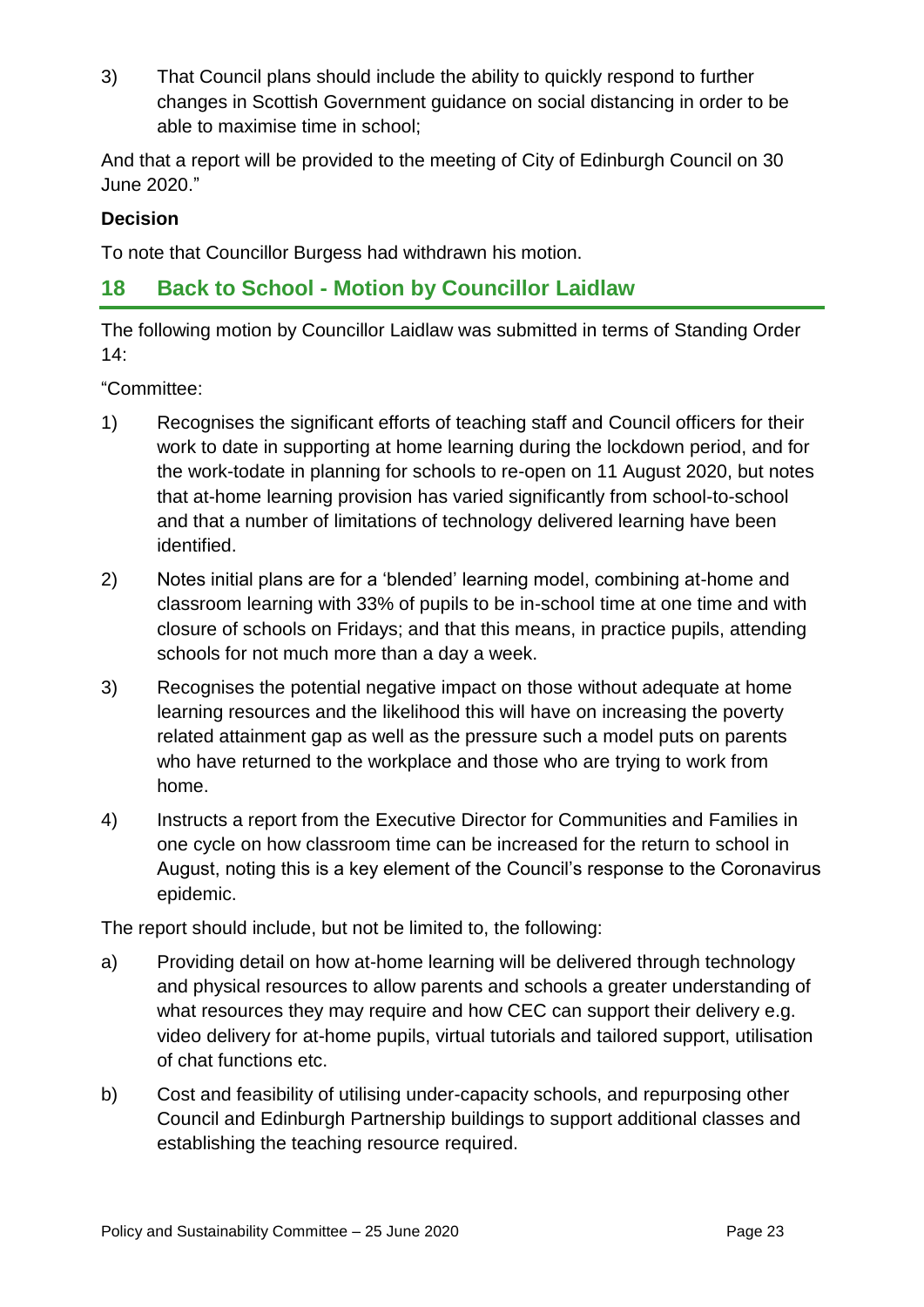- c) Expanding the time school buildings are available for students to learn; including opening on Fridays and extending the school day, to include not only teaching time but supervised individual study.
- d) Offering secondments to any qualified teachers to support school learning that are currently employed by the Council but are not working as teachers.
- e) Inviting volunteers from qualified individuals, including teachers who have left the profession, those with other UK or international qualifications and those close to completing their teaching qualifications, to assist in supporting learning.
- f) Establishing the increase in classroom time that could be delivered if social distancing was reduced to 1.5m or 1m.
- g) Determining what additional hygiene measures may reduce contagion in the school environment, e.g. provision of sanitizer on entry/exit of classrooms, mandatory handwashing, mandatory wearing of face-masks etc.
- h) Proportion of City of Edinburgh teaching and support staff falling into the shielding category or living in shielding households."

### **Decision**

To note that Councillor Laidlaw had withdrawn his motion.

# **19 Blended School Proposals and Maximising Classroom Time - Motion by Councillor Young**

The following motion by Councillor Young was submitted in terms of Standing Order 14:

"Committee recognises the extraordinary circumstances in which teachers, pupils and parents have been operating a unique home school structure over the last three months. This has required teachers to work under extremely challenging conditions to create relevant, attainable and accessible learning, which can be delivered by parents who themselves may also be supporting other children or family members, and while sustaining a 'work from home' for their own employment.

Committee commends the staff across our school estate and the dedication shown by parents to sustain their children's learning.

Committee also recognises the huge challenges being faced by council officers, especially given current social distancing requirements, and the limited excess capacity in many schools, and commends their efforts to find a workable solution.

However, committee also recognises the significant criticism from parents and from members of the Scottish Parliament, on the council's proposals for 33% in-school attendance, relative to other proposals in other Scottish local authorities. Should the 2m social distancing guidelines continue then creative thinking is required to maximise classroom time – both for the sustained benefit to children's education, and to support working families who are at risk of losing their jobs if they are unable to return to work for significant periods.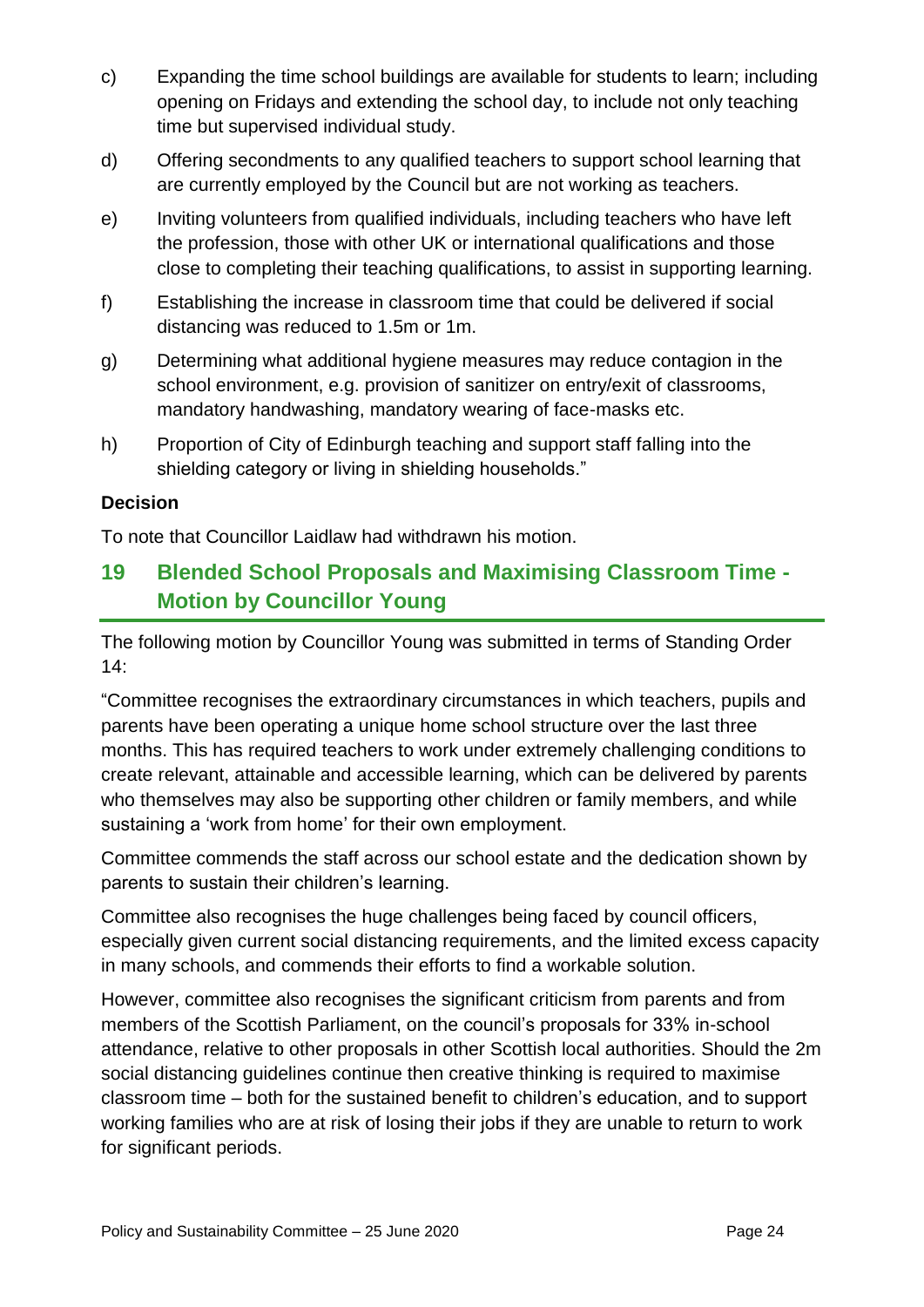Committee therefore agrees:

- 1) To instruct officers to develop proposals to open up appropriate community centres, church halls and other safe spaces to provide extra classroom capacity.
- 2) To instruct the Council Leader to write to the Scottish Government requesting new funding which would allow additional qualified teachers to be recruited to provide further capacity across the city and also to fund extra classroom capacity.
- 3) To support and facilitate, when national health and scientific advice allows, families of children from the same class to share childcare and allow more parents to work.
- 4) To explore school partnerships/hubs in locality areas in order to share capacity and stop any geographical 'lottery' on the teaching of our children due to individual school excess capacity.
- 5) To call on the Scottish Government to amend national movement restrictions and associated guidance, when it is considered safe to do so, in order to allow close family members to help with childcare and home learning."

#### **Decision**

To note that Councillor Young had withdrawn her motion.

# **20 Rural Roads Speed Review (Spaces for People) - Motion by Councillor Webber**

The following motion by Councillor Webber was submitted in terms of Standing Order 14:

""Committee:

- 1) Recognises that across the suburban parts of the city the rural road network plays a pivotal role in connecting communities and in the working life of the many farms that we are fortunate to have within our city boundary. As such we should not close these routes to vehicular traffic.
- 2) Recognises that many adjacent arterial routes have speed restrictions with limits ranging from 30mph to 50mph. These roads are often wider with better visibility offering relative increased safety for all road users.
- 3) Recognises that, right now, many rural roads are experiencing higher use from both pedestrians and cyclists.
- 4) Recognises that many Community Councils and local groups have submitted requests to reduce the speeds on specific rural roads to make walking safer through the "Safe Spaces for People" website but that as yet, none of these have progressed beyond submission.
- 5) Requests a report in one cycle outlining progress on the temporary review of speed limits on the identified rural roads as part of the "Safe Spaces for People"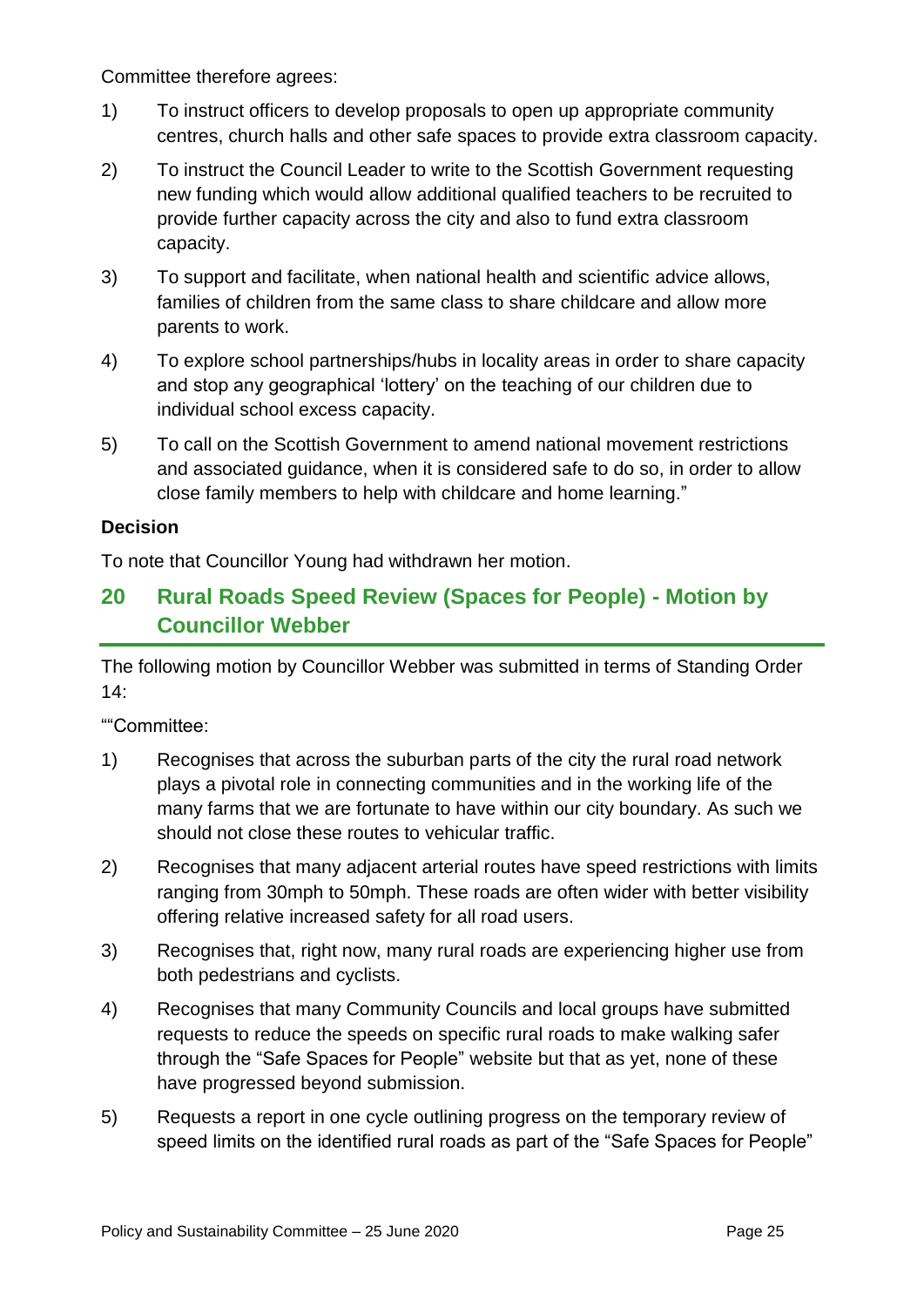initiative within the city boundary where the current restriction is the national speed limit and seeks to accelerate temporary implementation plans"

#### **Motion**

To approve the motion by Councillor Webber

- moved by Councillor Webber, seconded by Councillor Hutchison

### **Amendment**

1) To adjust Paragraph 1) of the motion by Councillor Webber to read;

"Recognises that across the rural parts of the city the rural road network plays a pivotal role in connecting communities and in the working life of the many farms that we are fortunate to have within our city boundary. As such, if restrictions are required it should be noted that farm traffic requires consideration when decisions are taken."

2) To adjust Paragraph 5) of the motion to read:

"Requests a briefing outlining progress on the temporary review of speed limits on the identified rural roads as part of the "Spaces for People" initiative and seeks to accelerate all speed limit implementation plans.".

- moved by Councillor Staniforth, seconded by Councillor Main

In accordance with Standing Order 19(12), the amendment was adjusted and accepted as an amendment to the motion.

### **Decision**

To approve the following adjusted motion by Councillor Webber:

- 1) To recognise that across the rural parts of the city the rural road network played a pivotal role in connecting communities and in the working life of the many farms that we were fortunate to have within our city boundary. As such, if restrictions were required, that these wider implications be considered when decisions were taken.
- 2) To recognise that many adjacent arterial routes had speed restrictions with limits ranging from 30mph to 50mph. These roads were often wider with better visibility offering relative increased safety for all road users.
- 3) To recognise that, right now, many rural roads were experiencing higher use from both pedestrians and cyclists.
- 4) To recognise that many Community Councils and local groups had submitted requests to reduce the speeds on specific rural roads to make walking safer through the "Safe Spaces for People" website but that as yet, none of these had progressed beyond submission.
- 5) To request a briefing outlining progress on the temporary review of speed limits on the identified rural roads as part of the "Spaces for People" initiative and seek to accelerate all speed limit implementation plans.